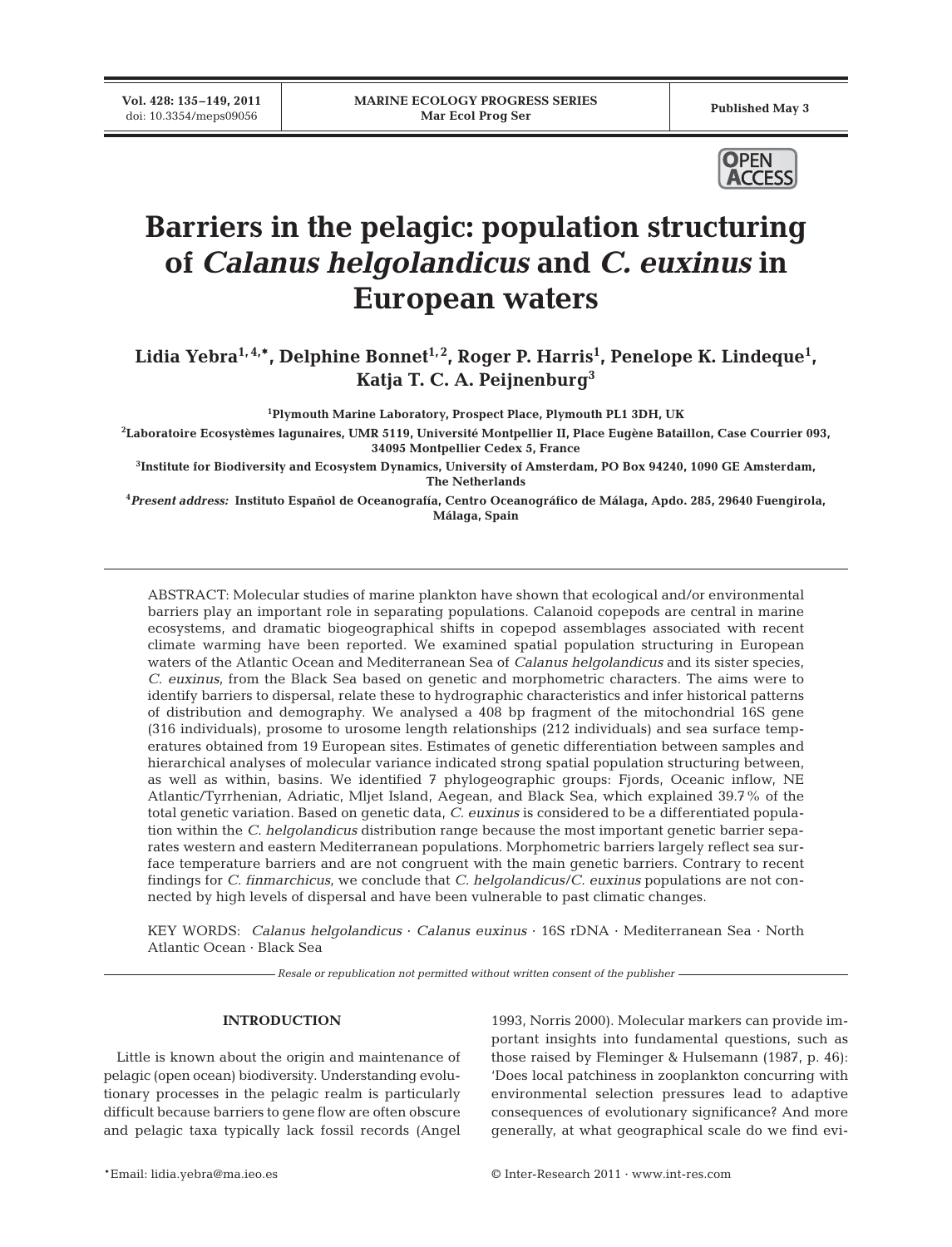dence of genetic change in conspecific planktonic populations, and what is the significance of such changes relative to the breadth and width of pelagic ecosystems?' Molecular studies of marine plankton have challenged the long standing view of widespread panmictic populations that result in relatively few and slowly evolving species by showing that ecological and/or environmental barriers play an important role in separating populations (e.g. De Vargas et al. 1999, Bucklin et al. 2000a, Goetze 2003, Peijnenburg et al. 2004).

Connectivity (the extent to which populations are connected through exchange of individuals) among populations can be affected by a range of factors, the most obvious of which are physical barriers to dispersal. Biological factors may also play an important role in determining population structuring (e.g. Marshall et al. 2010), but some counterintuitive results have been reported. For instance, Patarnello et al. (2007) investigated the significance of the Atlantic–Mediterranean transition zone across physical barriers such as the Gibraltar Strait and Almeria–Oran Front (AOF) by reviewing 75 genetic studies of marine taxa ranging from plants to marine mammals. They found no obvious relationship between either dispersal ability or life history traits and genetic structuring, and reported patterns of no differentiation (32 studies), weak differentiation (2 studies) and strong differentiation (41 studies) between Atlantic and Mediterranean populations. Similarly, Galarza et al. (2009) who compared gene flow patterns of 7 littoral fish species across 2 oceanographic fronts in the western Mediterranean (the AOF and the Balearic Front) reported diverse patterns for different species and found no correlation between dispersal potential or any life history trait and degree of genetic structuring. Clearly, determining the relative influence of physical and biotic factors on genetic connectivity in marine populations is not a trivial task.

Members of the genus *Calanus* are among the largest copepods and play critical roles in marine ecosystems as grazers of microplankton and as a major food source for larvae, juveniles and adults of commercially important fishes (e.g. Meyer-Harms et al. 1999, Gislason & Astthorsson 2002). Additional interest in *Calanus* populations has come from analysis of long time series such as the Continuous Plankon Recorder survey (CPR) that has shown dramatic biogeographical shifts in calanoid copepod assemblages (Beaugrand et al. 2002, Hays et al. 2005). For example, Beaugrand et al. (2002) showed that in the North Sea, species associated with warm waters such as *C. helgolandicus* have expanded north by 10° of latitude during the last 50 yr.

This study focuses on *Calanus helgolandicus* (Claus 1863) and its sister species in the Black Sea, *C. euxinus* (Hulsemann 1991). The distribution of these species covers a wide range of habitats from open ocean to

coastal environments (Bonnet et al. 2005 and references therein). *C. helgolandicus* occurs from neritic waters off eastern North America across the temperate North Atlantic Ocean to the northern Mediterranean Sea. In the western Mediterranean Sea its abundance is generally low and it appears mainly during winter months, residing at greater depths during the remainder of the year (Andersen et al. 2001). The species dominates the northern shelf and slope regions, but has also been reported on the southern coasts (off Tunisia) probably transported with Atlantic waters through the Strait of Gibraltar. In the eastern Mediterranean, the species is common in the Adriatic and Ionian seas, but it is only present seasonally and in small numbers in the Aegean Sea. The species has also been reported in the Levantine basin, but seasonal reproduction in this basin remains uncertain. In the Atlantic Ocean, *C. helgolandicus* diapauses at great depths (~1000 m) during the winter months (Williams & Conway 1988, Bagoeien et al. 2001), whilst in the Mediterranean Sea, the species probably 'oversummers' at great depths (>1000 m) to avoid high temperatures (Scotto di Carlo & Ianora 1983, Weikert et al. 2001). *C. helgolandicus* and *C. euxinus* are considered cold water or 'boreal' elements in the Mediterranean and Black Sea faunas, which colonised the Mediterranean basin from the Atlantic during glacial periods of the Pleistocene (Angel 1979, Furnestin 1979, Bianchi & Morri 2000). *C. euxinus* is endemic to the Black Sea and was identified as a different species based on differences in prosome to urosome length relationships and integumental pore signatures (Fleminger & Hulsemann 1987). It is worth noting that hydrographic exchange and environmental conditions differ considerably across the distribution of these species and this potentially allows for the adaptive evolution of populations.

The first genetic studies of *Calanus helgolandicus* focussed on molecular identification of co-occurring *Calanus* species in the North Atlantic Ocean (Bucklin et al. 1999, Lindeque et al. 1999). Two more recent phylo geographic analyses of *C. helgolandicus* and *C. euxinus* (Papadopoulos et al. 2005, Unal et al. 2006) reported significant population structuring between Atlantic, Mediterranean and Black Sea populations but could not resolve population structuring within basins because of limited sampling. Based on coalescent analyses of mitochondrial DNA (mtDNA) se quences of cytochrome oxidase I (COI), Papadopoulos et al. (2005) concluded that divergences between NE Atlantic, Mediterranean, and Black Sea populations dated back to the middle Pleistocene. Similar results have been reported for populations of blue mussel *Mytilus galloprovincialis* (Ladoukakis et al. 2002), a planktonic chaetognath, *Sagitta setosa* (Peijnen burg et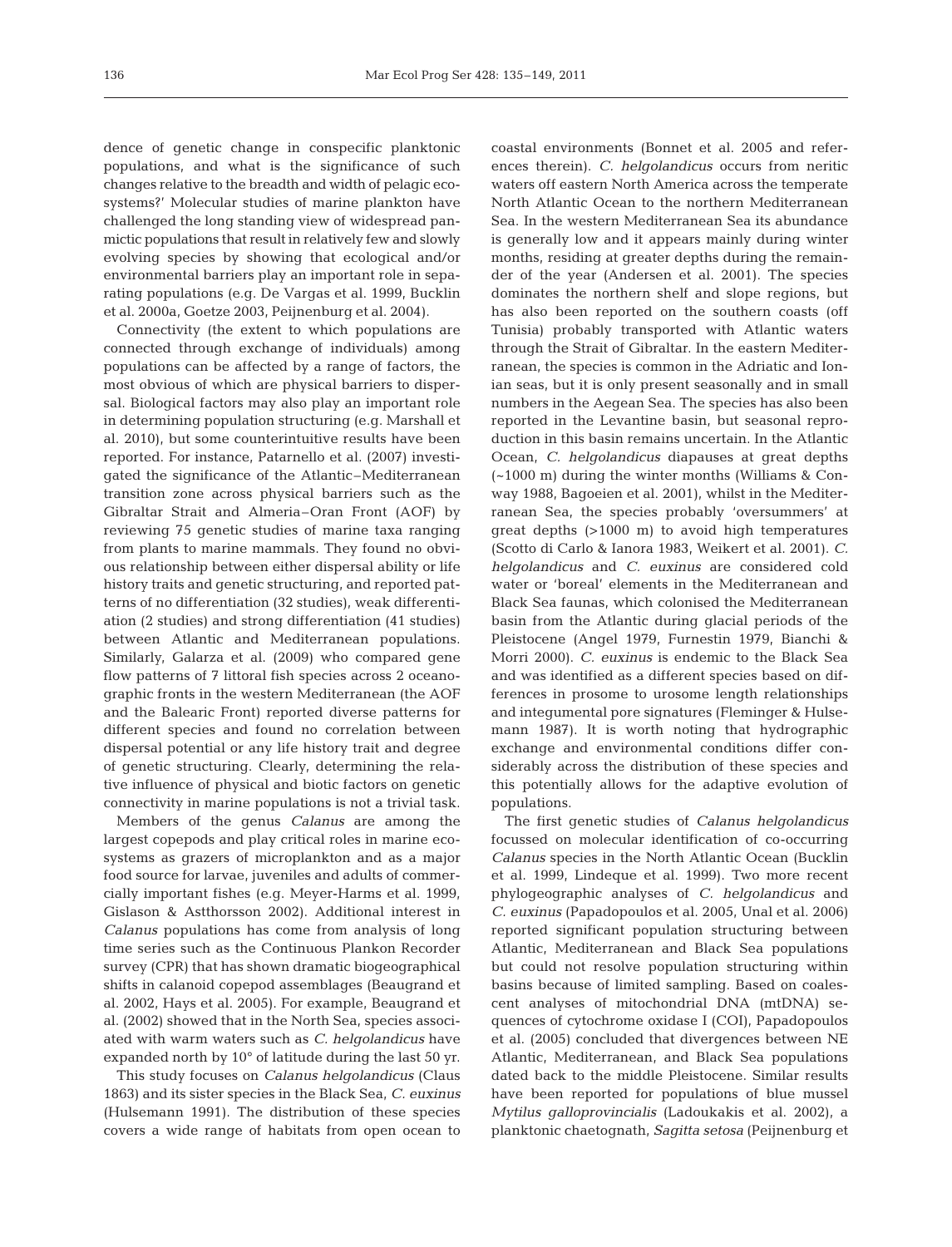al. 2004), common shrimp *Crangon crangon* (Luttik huizen et al. 2008), and European anchovy *Engraulis encrasicolus* (Magoulas et al. 2006). Papadopoulos et al. (2005) and Unal et al. (2006) both suggested that none of the *Calanus* populations were singled out based on genetic data and therefore called the species status of *C. euxinus* into question. In the present study, we consider *C. euxinus* as the Black Sea population of *C. helgolandicus*, which may or may not have diverged enough to represent a different biological species. To test this, crossing experiments would be necessary, which have not yet been carried out.

The present study has built on the network of sampling stations established by Bonnet et al. (2005) and uses a more intense sampling scheme compared with previous studies, both in terms of geographic and temporal coverage, and numbers of individuals analysed. We collected sequence data for a portion of the mitochondrial 16S gene together with morphometric measurements (prosome and urosome length) and environmental data obtained from the same sites. The aims of this study are to (1) assess spatial population structuring of *Calanus helgolandicus* and *C. euxinus* based on genetic and morphometric characters, (2) reveal barriers to dispersal and relate these to hydrographic characteristics and (3) infer historical patterns of distribution and demography to provide insights into previous responses of these species to climatic fluctuations in the Pleistocene.

# **MATERIALS AND METHODS**

**Sampling.** Copepods were collected from 19 sites throughout Europe encompassing the NE Atlantic Ocean, Mediterranean Sea and Black Sea at different times of the year between 1999 and 2006 (Table 1, Fig. 1A). Female *Calanus helgolandicus (C. euxinus* in the Black Sea) were collected by net tows and preserved in 95% ethanol.

**Molecular analysis.** A 408 bp fragment of the 16S mito chondrial gene was amplified for 316 individual cope pods (between 4 and 59 copepods per site, Table 1). Each copepod was removed from ethanol and re-

Table 1. *Calanus helgolandicus* and *C. euxinus*. Sampling information including sampling site, location, date, collector's name, June and December mean SST (°C), and number of copepods sequenced (n) and measured (N). Estimates of genetic diversity based on 16S mitochondrial DNA sequences are given per sample as nucleotide diversity, π (× 10–3), and haplotype diversity (*h)*

| <b>Site</b>           | Latitude                              | Longitude                    | Sampling date               | Collector              | June<br><b>SST</b> | December n<br><b>SST</b> |    | $\mathbb{N}$   | $\pi$<br>$(\times 10^{-3})$ | h    |
|-----------------------|---------------------------------------|------------------------------|-----------------------------|------------------------|--------------------|--------------------------|----|----------------|-----------------------------|------|
| Raunefjord            | $60^{\circ} 16.0' N$                  | 05°14.0'E                    | June 2006                   | J. C. Nejstgaard       | 11.2               | 8.1                      | 19 | $\mathbf{1}$   | 1.6                         | 0.56 |
| Gulmarfjord           | 58° 17.5' N                           | $11^{\circ}30.6'$ E          | March 2006                  | P. Thor                | 13.1               | 7.7                      | 18 | 4              | 2.5                         | 0.62 |
| Faroe                 | $60^{\circ} 28.0' N$                  | 09° 23.0' W                  | <b>July 2006</b>            | E. Gaard               | 10.1               | 8.3                      | 16 | 2              | 6.0                         | 0.54 |
| Gijón                 | 43° 34.8' N                           | $05^{\circ}36.5'$ W          | May to Sept 2005            | J. Cabal               | 16.1               | 13.3                     | 22 | 15             | 5.5                         | 0.71 |
| Lisbon                | 38°40.0'N                             | $09^{\circ} 26.1' W$         | May 2005                    | A. Dos Santos          | 16.8               | 14.1                     | 4  | 10             | 0.0                         | 0.00 |
| Stonehaven            | 56° 57.8' N                           | $02^{\circ}06.2'$ W          | September 2005              | K. Cook                | 10.2               | 8.5                      | 13 | 20             | 1.1                         | 0.29 |
| Dogger Bank           | 55°N&<br>$56.4^{\circ}$ N             | 03°E &<br>$05.39$ °E         | August 2005                 | S. H. Jónasdóttir      | 12.2               | 8.6                      | 23 | 14             | 2.3                         | 0.46 |
| Helgoland             | 54° 11.2' N                           | $07^{\circ} 54.0' W$         | August 2005                 | R. Diekman             | 12.7               | 7.3                      | 14 | 8              | 2.1                         | 0.27 |
| Plymouth              | $50^{\circ}$ 15.0' N                  | $04^{\circ} 13.0' W$         | June 2005 &<br>January 2006 | D. Bonnet.<br>L. Yebra | 14.0               | 11.6                     | 59 | 14             | 2.0                         | 0.42 |
| Roscoff               | $48^{\circ}45.0'$ N                   | 03° 58.0' W                  | August 2005                 | S. Poulet              | 13.7               | 11.4                     | 14 | 20             | 1.8                         | 0.27 |
| San Sebastián         | $43^{\circ} 29.6' N$                  | $02^{\circ}41.7'$ W          | June 2004                   | A. Albaina             | 17.2               | 13.9                     | 16 | 16             | 0.9                         | 0.24 |
| Tyrrhenian            | $40^{\circ} 48.5' N$                  | 14°15.0'E                    | April 2006                  | M. G. Mazzocchi        | 19.5               | 15.0                     | 12 | $\equiv$       | 3.6                         | 0.56 |
| N Adriatic            | $44^{\circ}57.5'$ N                   | $12^{\circ}42.5'$ E          | March 2006                  | M. G. Mazzocchi        | 20.6               | 14.0                     | 14 | 15             | 4.3                         | 0.67 |
| <b>Trieste</b>        | $45^{\circ} 42.0' N$                  | $13^{\circ}43.0' E$          | January 2006                | V. Tirelli             | 21.5               | 12.1                     | 14 | 20             | 4.0                         | 0.82 |
| S Adriatic            | 42° 37.0' N                           | 18° 06.0' E                  | June 2005                   | D. Lučic               | 20.1               | 15.9                     | 11 | 3              | 3.0                         | 0.76 |
| Ionian Stns 157 & 73  | 38°11.6' N &<br>$38^{\circ}$ 09.7' N  | 20° 56.2' E &<br>22° 53.5' E | June 1999                   | A. Ramfos              | 23.5               | 18.2                     | 6  | $\overline{2}$ | 4.4                         | 0.80 |
| Mljet                 | 42°46.0'N                             | 17° 22.0' E                  | June 2005                   | D. Lučic               | 21.7               | 12.9                     | 15 | 20             | 5.7                         | 0.79 |
| Aegean Stns 12 & 24   | 39° 06.3' N &<br>38° 45.6' N          | 23° 19.3' E &<br>23° 11.1' E | May 1999                    | A. Ramfos              | 20.2               | 16.2                     | 9  | 20             | 10.6                        | 0.94 |
| Black Sea Stns i & vi | 43° 09.8' N &<br>$44^{\circ}$ 09.9' N | 28° 50.0' E &<br>29° 30.1' E | June 2006                   | L. Kamburska           | 19.0               | 11.0                     | 17 | 8              | 1.4                         | 0.33 |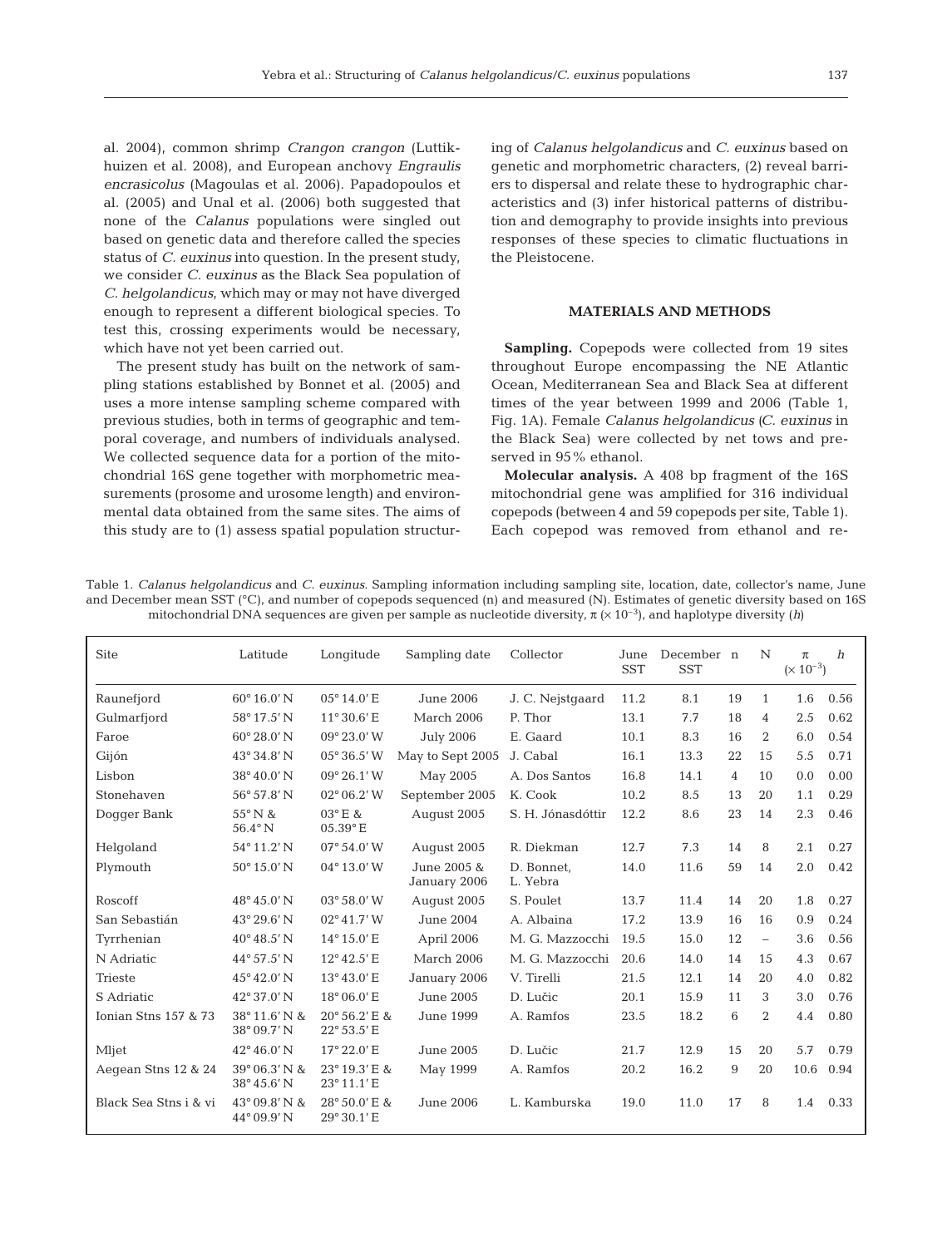

Fig. 1. *Calanus helgolandicus* and *C. euxinus.* (A) Location of sampling stations. Different colours indicate 7 phylogeographic groups: Fjords, Oceanic inflow, NE Atlantic/ Tyrrhenian, Adriatic, Mljet Island, Aegean Sea, and Black Sea. The Lisbon and Ionian samples could not be assigned to a phylogeographic group because of low sample sizes and are shown by star symbols (see text). (B) Minimum spanning network showing evolutionary relationships among 47 mitochondrial 16S haplotypes of *C. helgolandicus* (NE Atlantic and Mediterranean) and *C. euxinus* (Black Sea). Colours correspond to phylogeographic groups shown in (A). Each circle represents a single haplotype and its diameter is proportional to the number of individuals carrying that haplotype, with the smallest circles representing 1 individual. Each line in the network represents a single mutational change; dashes on lines connecting haplotypes represent number of base substitutions >1 between haplotypes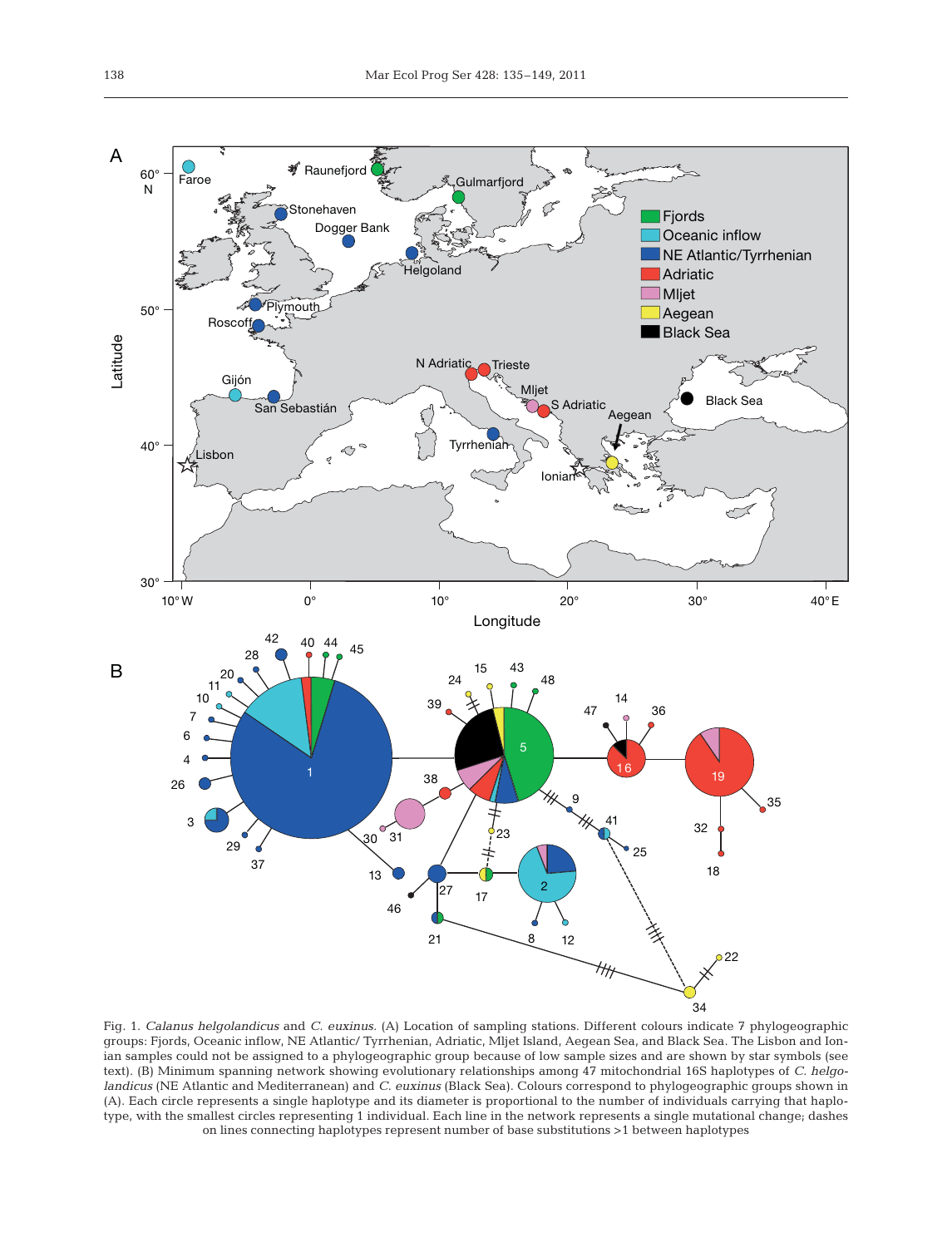hydrated in 0.5 ml Milli-Q water overnight at room temperature. After rehydration, each individual was placed into a 0.5 ml microcentrifuge tube containing 32 µl Milli-Q water and 5 µl 10× JumpStart *Taq* DNA polymerase buffer (Sigma Aldrich). Copepods were homogenised with a pellet pestle motor (Anachem) and incubated overnight at 4°C. After incubation, 13.5 µl master mix [5 µl of 2mM deoxynucleoside triphosphate (dNTP) (Promega), 4 µl of each primer  $(10 \mu M)$ : 16SAR (5'-CGC CTG TTT AAC AAA AAC AT-3', Palumbi & Benzie 1991) and 16SB2R (5'-ATT CAA CAT CGA GGT CAC AAA C-3', Lindeque et al. 1999) and 0.5 µl Jumpstart *Taq* DNA polymerase (Sigma Aldrich)] were added to each tube. Amplification was carried out in a thermocycler (GeneAmp PCR system 9700, Applied Biosystems or PTC-100, MJ Research) following the cycling parameters described in Lindeque et al. (1999). Aliquots (5 µl) of the amplification reactions were checked by agarose gel electrophoresis. PCR products (2.5 µl) were cleaned before sequencing by adding 1 µl ExoSapIT and incubating at 37°C for 15 min and at 80°C for 15 min. Cleaned amplification products were sequenced in both directions with a cycle sequencing kit (BigDye Terminator v. 3.1, Applera) on a gene sequencer (ABI 3100, Applied Biosystems).

**DNA sequence analysis.** All polymorphic sites were manually double-checked and resolved by comparing forward and reverse chromatographs. Sequences were un ambiguously aligned with the DnaSP program (Rozas et al. 2003). We estimated genetic variation per sampling site as haplotype diversity, *h*, (Nei 1987) and nucleotide diversity,  $π$  (Tajima 1983, Nei 1987) in Arlequin v. 3.5 (Excoffier et al. 2005). A minimum spanning network of 16S haplotypes was also constructed. Since our data set did not show any signs of sequence saturation, simple pairwise differences between haplotypes were used as a measure of genetic distance. To test for spatial genetic structuring of samples, we used 2 approaches. (1) We calculated pairwise  $\Phi_{ST}$  values between sampling sites (tested by 10 000 permutations as implemented in Arlequin). (2) We performed hierar chical analyses of molecular variance (AMOVA) in Arlequin to examine the partitioning of the total variance between various groups of samples. Using these approaches, we identified 7 phylogeographic groups. Remaining analyses were carried out on pooled samples per phylogeographic group. Demographic history was examined in terms of mismatch distributions, i.e. the distribution of the observed number of differences among all pairs of haplotypes in Arlequin. Population expansions produce a wave in the mismatch distribution creating a unimodal distribution. L-shaped mismatch distributions with a high probability of identical sequences are expected for populations that have recently undergone a population or genetic bottleneck. By contrast, multi-modal distributions are expected for samples drawn from populations with constant population sizes (Rogers & Harpending 1992). To test for deviations of the neutral model (selective neutrality and population equilibrium) we computed Tajima's D (Tajima 1989) and Fu's  $F_s$  (Fu 1997) test statistics. The significance of empirical values of  $D$  and  $F_s$ were tested by comparison of observed values to null distributions generated by 10 000 permutations in Arlequin. Uncorrected genetic distances *(p*-distances) between all haplotypes were calculated in PAUP v. 4.0b10 (Swofford 1998).

**Morphometric analysis.** A total of 212 undamaged adult *Calanus* females were selected for morphological analysis from the same samples that were used in genetic analyses (but different individuals). Unfortunately, some samples (e.g. Tyrrhenian Sea) contained no or few adult females (Table 1). Prosome and urosome lengths were measured under a binocular microscope with an eye-piece graticule. Since size is known to vary according to temperature and food conditions, we focussed on prosome and urosome length relationships as suggested by Fleminger & Hulsemann (1987). The significance of the Pearson coefficients of the linear regressions was tested to determine the correlation between prosome and urosome lengths within each group (Student's *t*-test). The slopes and the origin ordinates of the linear regressions were compared between the groups by means of an analysis of covariance.

**Geographic analysis.** To visualise where areas of abrupt change (barriers) in the genetic or morphological composition of samples were geographically located and to possibly link these with environmental parameters, we used Monmonnier's maximum difference algorithm as implemented in Barrier v. 2.2 (Manni et al. 2004 and references therein). This algorithm finds the edges associated with the highest rate of change in a given distance measure, which can be genetic, morphological or environmental (we used sea surface temperature, SST). The algorithm is applied to a geometric network that connects all samples using Delaunay triangulation followed by Voronoi tessellation (further details in Manni et al. 2004). The first boundary is traced perpendicular to the edges of the triangulation, starting from the edge for which the distance value is maximum and proceeding across adjacent edges until the barrier has reached the limits of the triangulation or closes on itself. The next barriers are constructed one after another in a hierarchical order. We chose to present 6 genetic barriers because these barriers coincided with significant  $\Phi_{ST}$  values between samples. Distance matrices (Euclidean distance) of prosome/urosome ratio and SST (composite of June and December averages, Table 1) were computed with PRIMER 6 software (Clarke & Warwick 1994).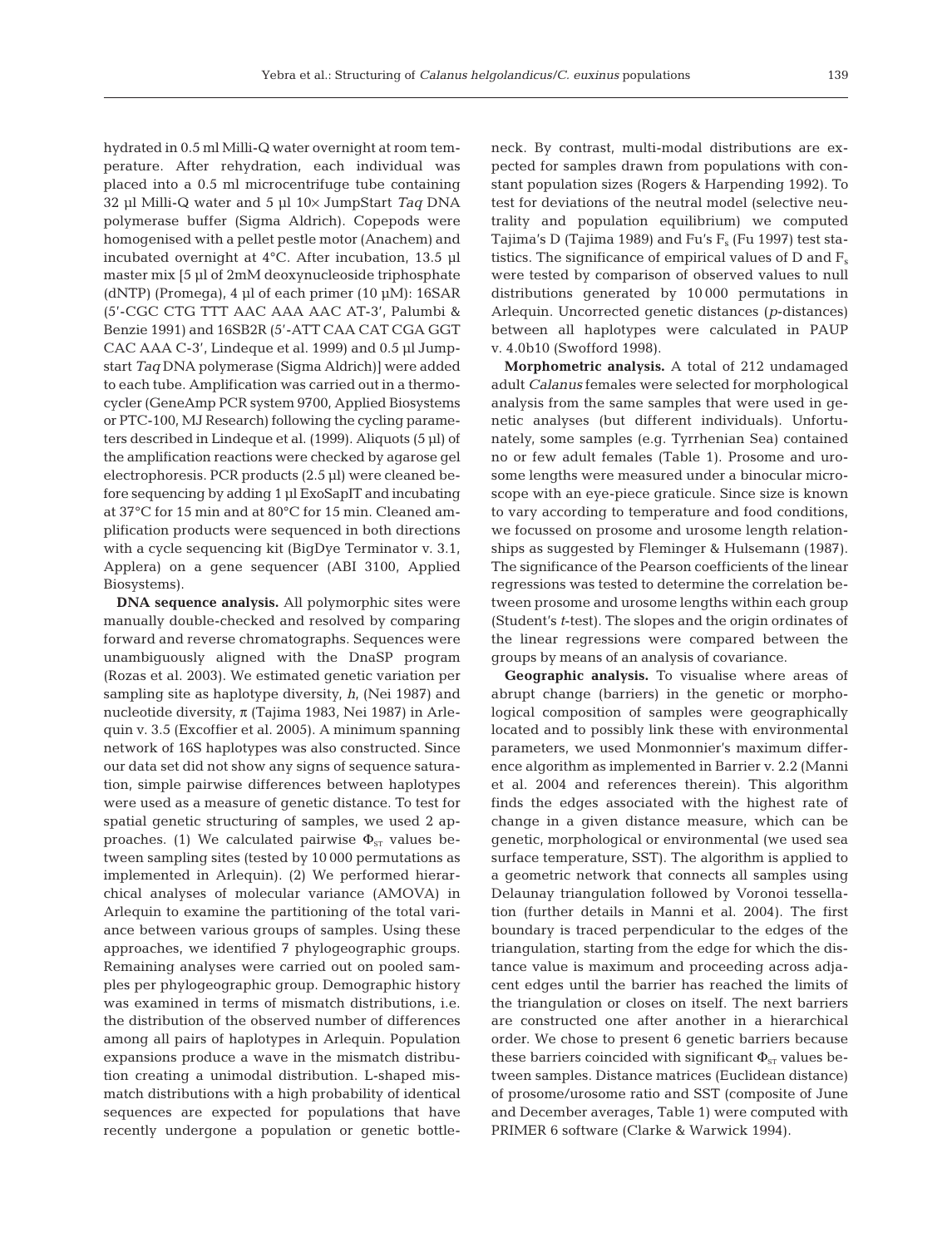## **RESULTS**

## **Genetic diversity and population structuring**

We found 48 different haplotypes in a total data set of 316 mitochondrial 16S sequences collected from samples across the distributional range of *Calanus helgolandicus* and *C. euxinus* (Table 1, Genbank accession numbers FJ861604 to FJ861653). Sixteen of these haplotypes were shared between individuals and 32 represented unique haplotypes, resulting in a highly skewed haplotype distribution (Table A1 in the Appendix). Haplotype diversities ranged from 0.24 (San Sebastián) to 0.94 (Aegean Sea) and nucleotide diversities ranged from 0.0009 (San Sebastián) to 0.0106 (Aegean Sea), excluding the Lisbon sample because only 4 individuals were sampled, which had identical haplotypes (Table 1).

Evolutionary relationships among haplotypes are shown in Fig. 1B as a minimum spanning network with the main phylogeographic groups indicated in different colours as described in the next paragraph. Two samples could not be confidently assigned to a phylogeographic group because of low sample sizes (Lisbon and Ionian Sea) and were removed from the network. Two of 5 alternative connections were resolved based on criteria derived from coalescent theory (Pfenninger & Posada 2002). We kept 2 alternative connections (dotted lines) resulting in loops connecting haplotypes 17 (H17) and H27 and related haplotypes to the  $2 \text{ most}$ common haplotypes H1 and H5. A third alternative connection was kept linking the highly divergent haplotype H34 to H41. Haplotype 1 (H1) is the most abundant haplotype in the NE Atlantic Ocean and Tyrrhenian Sea and is surrounded by several closely related unique or low frequency haplotypes resulting in a starlike structure. H5 is the central haplotype in the network and found in all geographic areas making it the most likely ancestral haplotype. It is also the most abundant haplotype in the Fjords and Black Sea samples. Haplotype 2 represents a divergent lineage (3 and 4 mutational steps away from H5 and H1, respectively) and is most commonly found in the more western Atlantic samples (Faroe Islands and Gijón) termed 'Oceanic inflow' group. Other area-specific haplotypes include H16 and H19, which are most commonly found in the Adriatic Sea, H31, which is unique to the Mljet population, and H34, which is on a long branch and unique to the Aegean Sea.

Estimates of genetic differentiation between samples (pairwise  $\Phi_{ST}$ , Table 2) and hierarchical AMOVA (Table 3) indicated strong spatial structuring between as well as within basins. Of the total mitochondrial variance, 28.1% was due to genetic differentiation among 4 basins (NE Atlantic, W and E Mediterranean,

and Black Sea;  $p < 0.001$ ) and 13.6% and 58.3% were due to variances among samples within basins and within samples, respectively (Table 3). Interestingly, the Tyrrhenian sample (located in the W Mediterranean basin) did not significantly differ from NE Atlantic samples but did show significant differentiation from all samples located in the E Mediterranean basin ( $\Phi_{ST}$  between 0.236 and 0.580). Within the NE Atlantic, the 2 fjord samples were significantly differentiated from all other samples ( $\Phi_{ST}$  between 0.171 and 0.401) but not from each other, and the Faroe and Gijón samples were marginally differentiated from other Atlantic samples as well  $(\Phi_{ST})$  between 0.106 and 0.223). The Lisbon sample was neither significantly differentiated from Faroe and Gijón nor from other NE Atlantic samples. Within the E Mediterranean basin, N Adriatic and S Adriatic populations were not genetically differentiated from each other ( $\Phi_{ST}$  ranging from negative values to 0.031). However, the populations from the marine lake of Mljet Island and the Aegean Sea were significantly differentiated from the Adriatic samples and from each other ( $\Phi_{ST}$  between 0.209 and 0.368). The Ionian sample did not significantly differ from any of the E Mediterranean samples, probably because of low sample size. We obtained a total of 7 phylogeographic groups — Fjords, Oceanic Inflow, NE Atlantic/Tyrrhenian, Adriatic, Mljet, Aegean, and Black Sea — that explained 39.7% of the total genetic variation (p < 0.001, Table 3). Average genetic distance within phylogeographic groups ranged from 0.14% in the Black Sea to 1.06% in the Aegean Sea, and be tween phylogeographic groups ranged from 0.20 be tween Fjords and Black Sea to 1.01% between Mljet and Aegean Sea (Table A2). Average genetic distance be tween *Calanus helgolandicus* and *C. euxinus* se quences was 0.39%.

## **Demographic history and neutrality**

Mismatch distributions together with the results of neutrality tests clearly indicated different genetic signatures for the 7 phylogeographic groups (Fig. 2). Unimodal distributions of pairwise differences with the largest proportion in the '0' category (meaning that most haplotypes were the same) and significant deviations from neutrality were found for the Fjords and NE Atlantic/Tyrrhenian samples. Such genetic signatures are indicative of a recent population expansion, population bottleneck, founder event, selective sweep or a combination of these factors. By contrast, multimodal mismatch distributions and nonsignificant Tajima's D and Fu's  $F_s$  were found for Oceanic Inflow, Mljet and Aegean Sea samples, suggesting more stable population sizes and/or mixing of divergent haplotypes. The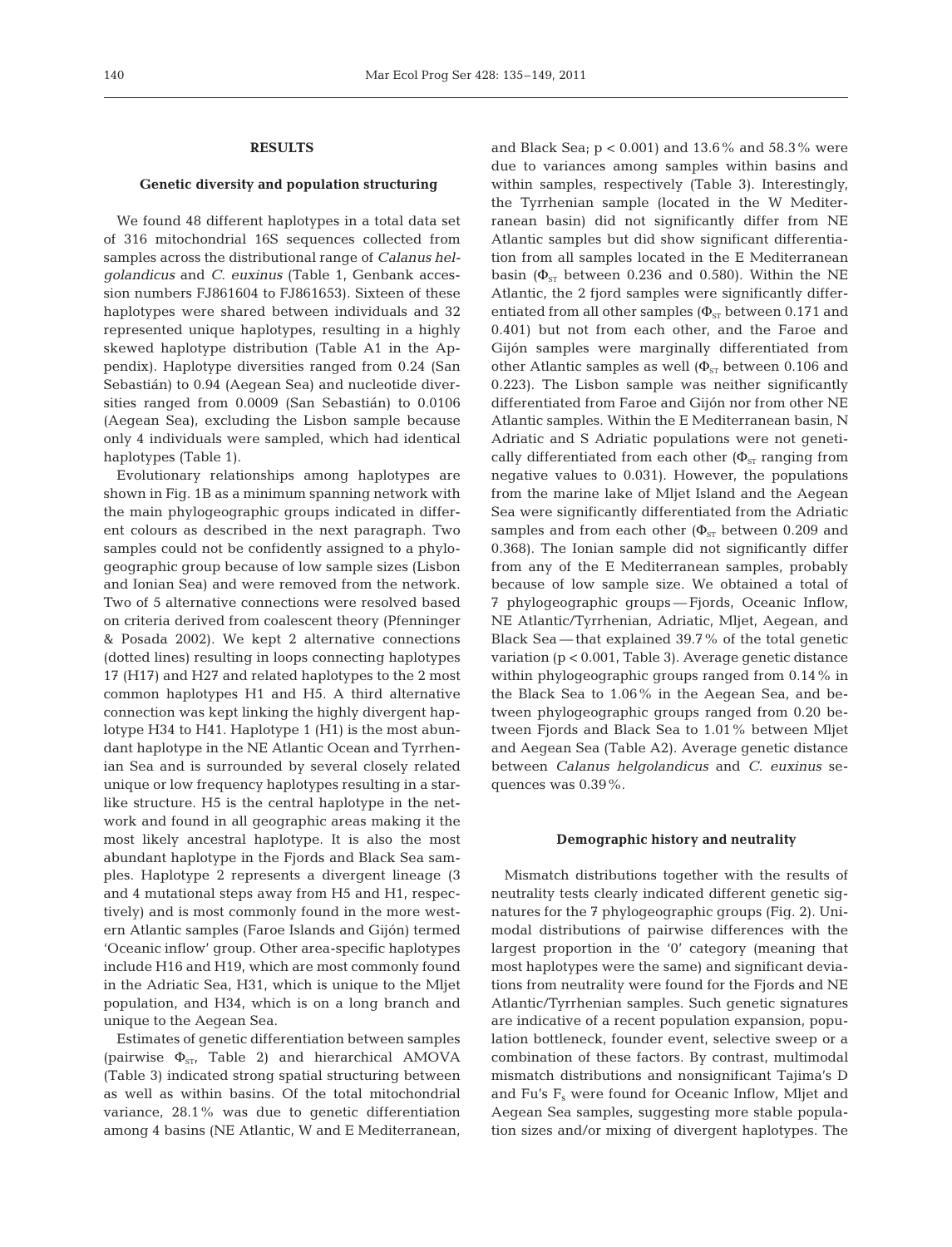Table 2. Calanus helgolandicus and C. euxinus. Estimates of genetic differentiation between samples of C. helgolandicus (Atlantic and Mediterranean) and C. euxinus Significant deviations of genetic homogeneity are shown in *italics* when p < 0.05, and in **bold** type when still remaining significant after sequential Bonferroni correction. Table 2. *Calanus helgolandicus* and *C. euxinus*. Estimates of genetic differentiation between samples of *C. helgolandicus* (Atlantic and Mediterranean) and *C. euxinus* (Black Sea) based on 16S mitochondrial DNA sequence data (below diagonal: Φ<sub>ST</sub> based on pairwise differences; above diagonal: p-values based on 10000 permutations).  $\mathrm{Singular}$  deviations of genetic homogeneity are shown in *italics* when  $\mathrm{p}<0.05$ , and in **bold** type when still remaining significant after sequential Bonferroni correction.  $\Phi_{\rm ST}$  based on pairwise differences; above diagonal: p-values based on 10 000 permutations). Data outlined in boxes represent comparisons within each of 7 phylogeographic groups (see text) Data outlined in boxes represent comparisons within each of 7 phylogeographic groups (see text)(Black Sea) based on 16S mitochondrial DNA sequence data (below diagonal:

| <b>Black Sea</b>           | 0.005                               | $\begin{array}{r} 0.053 \\ 0.000 \\ 0.000 \\ 0.000 \\ 0.000 \\ 0.000 \\ 0.000 \\ 0.000 \\ 0.000 \\ 0.000 \\ 0.000 \\ 0.000 \\ 0.000 \\ 0.000 \\ 0.000 \\ 0.000 \\ 0.000 \\ 0.000 \\ 0.001 \\ 0.001 \\ 0.001 \\ 0.001 \\ 0.001 \\ 0.001 \\ 0.000 \\ 0.001 \\ 0.001 \\ 0.001 \\ 0.001 \\ 0.000 \\ 0.$ |                 |                                                        |                 |                  |                                                                                                                                                                                                                                                                       |               |              |                    |                 |                             |                    |                 |            |                |                       |                |
|----------------------------|-------------------------------------|-----------------------------------------------------------------------------------------------------------------------------------------------------------------------------------------------------------------------------------------------------------------------------------------------------|-----------------|--------------------------------------------------------|-----------------|------------------|-----------------------------------------------------------------------------------------------------------------------------------------------------------------------------------------------------------------------------------------------------------------------|---------------|--------------|--------------------|-----------------|-----------------------------|--------------------|-----------------|------------|----------------|-----------------------|----------------|
| Aegean                     | 0.001<br>0.014                      | 0.026                                                                                                                                                                                                                                                                                               | 0.006           | $\begin{array}{c} 0.027 \\ 0.000 \\ 0.000 \end{array}$ |                 |                  | $\begin{array}{l} 0.000\\ 0.000\\ 0.000\\ 0.000\\ 0.001\\ 0.002\\ 0.003\\ 0.000\\ 0.000\\ 0.000\\ \end{array}$                                                                                                                                                        |               |              |                    |                 |                             |                    |                 | 0.168      | 0.004          |                       | 0.238          |
| Mljet                      | 000.0                               | 0.000                                                                                                                                                                                                                                                                                               |                 | 0.0000                                                 |                 |                  | $\begin{array}{l} 0.000\\ 0.000\\ 0.000\\ 0.000\\ 0.000\\ 0.000\\ 0.000\\ 0.000\\ 0.007\\ 0.007\\ 0.001\\ 0.001\\ 0.001\\ 0.001\\ 0.001\\ 0.001\\ 0.001\\ 0.001\\ 0.001\\ 0.001\\ 0.001\\ 0.001\\ 0.000\\ 0.000\\ 0.000\\ 0.001\\ 0.001\\ 0.000\\ 0.000\\ 0.000\\ 0.$ |               |              |                    |                 |                             |                    | 0.001           | 0.055      |                | 0.212                 | 0.222          |
| Ionian                     | $0.010\,$<br>0.022                  | 0.01                                                                                                                                                                                                                                                                                                | 0.005           | 0.005                                                  | 0.000           | 0.000            | 0.000                                                                                                                                                                                                                                                                 | 0.000         | 0.0000       |                    | 0.001           | 0.638                       | 0.781              | 0.126           |            | 0.151          | 0.82                  | 0.207          |
| Adriatic<br>$\infty$       | 0.000<br>0.000                      | 0.000                                                                                                                                                                                                                                                                                               | 000.1           | 0.001                                                  | 0.000           | 0.000            | 0.000                                                                                                                                                                                                                                                                 | 0.000         | 0.000        | 0.000              | 0.000           | 0.192                       | 0.230              |                 | 0.099      | 0.368          | 0.334                 | 0.548          |
| Trieste                    | 0.000<br>0.000                      | 0.000                                                                                                                                                                                                                                                                                               | 0.000           | 0.016                                                  | 0.000           | 0.000            | 0.000                                                                                                                                                                                                                                                                 | 0.000         | 0.000        | 0.000              | 0.000           | 0.444                       |                    | 0.021           | $-0.066$   | 0.269<br>0.252 |                       | 0.341          |
| Adriatic<br>$\overline{z}$ | 0.000<br>0.000                      | 0.000                                                                                                                                                                                                                                                                                               | 0.000           | 0.002                                                  | 0.000           | 0.000            | 0.000                                                                                                                                                                                                                                                                 | 0.000         | 0.000        | 0.000              | 0.000           |                             | $-0.014$           | 0.031           | $-0.048$   | $0.209\,$      | 0.221                 | 0.316          |
| Tyrrhen-<br>ian            | 0.001                               | $0.000$<br>$0.066$                                                                                                                                                                                                                                                                                  | 0.024           | 1.000                                                  | 0.554           | 0.261            | 0.504                                                                                                                                                                                                                                                                 | 0.178         | 0.556        | 0.323              |                 |                             | $0.422$<br>$0.398$ | 0.580           | 0.312      | 0.376          | 0.236                 | 0.456          |
| Sebastián<br>San           | 0.000<br>0.000                      | 0.028                                                                                                                                                                                                                                                                                               | 0.007           | 1.000                                                  | 0.844           | 1.000            | 0.669                                                                                                                                                                                                                                                                 | 0.768         | 0.663        |                    | 0.010           | 0.576                       | 0.552              | 0.744           | 0.554      | 0.499          | 1.381                 | 1.647          |
| Roscoff                    | 0.000<br>0.001                      | 0.100                                                                                                                                                                                                                                                                                               | 0.027           | 1.000                                                  | 0.932           | 0.859            | 1.000                                                                                                                                                                                                                                                                 | 0.897         |              | $-0.032$           | $-0.002$        | 0.521                       | 0.497              | 0.687           | 0.461      | 0.449          | 1,333                 | 0.574          |
| mouth<br>$Ply-$            | 0.000<br>0.000                      | 0.005                                                                                                                                                                                                                                                                                               | 0.000           | 1.000                                                  | 0.822           | 0.730            | 0.487                                                                                                                                                                                                                                                                 |               | $-0.031$     | $-0.019$           | 0.014           | 6.563                       | $0.532$<br>$0.690$ |                 | 0.475      | 0.523<br>0.455 |                       | 0.500          |
| Helgo-<br>land             | 0.000<br>0.000                      | 0.050                                                                                                                                                                                                                                                                                               | 0.011           | 1.000                                                  | 0.925           | 0.765            |                                                                                                                                                                                                                                                                       | $-0.006$      | $-0.020$     | $-0.019$           | $-0.036$        | $\frac{6.506}{\frac{1}{2}}$ | 0.481              | 0.666           | 0.438      | 0.452          | 0.325                 | 0.570          |
| Dogger<br><b>Bank</b>      | 0.000<br>0.000                      | 0.026                                                                                                                                                                                                                                                                                               | 0.008           | 1.000                                                  | 0.839           |                  | $-0.016$                                                                                                                                                                                                                                                              | $-0.013$      | $-0.035$     | $-0.039$           | 0.008           | 0.520                       | 0.492              | 0.666           | 0.439      | 0.463          | 1.356                 | 0.514          |
| Stone-<br>haven            | 0.000<br>0.000                      | 0.043                                                                                                                                                                                                                                                                                               | 0.020           | 1.000                                                  |                 | $-0.031$         | $-0.027$                                                                                                                                                                                                                                                              | $-0.028$      | $-0.040$     | $-0.047$           | $-0.006$        | 0.541                       | 0.515              | 0.715           | 0.504      | 0.463          | 0.345                 | 0.616          |
| Lisbon                     | 0.023<br>0.011                      | 0.335                                                                                                                                                                                                                                                                                               | 0.200           |                                                        | 0.130           | $-0.121$         | $-0.132$                                                                                                                                                                                                                                                              | 0.103         | 0.132        | 0.135              | $0.103$         | $0.481\,$                   | 0.458              | $0.688\,$       | 0.430      | 0.388          | $0.210\,$             | 0.663          |
|                            | 0.003<br>0.005                      | 0.752                                                                                                                                                                                                                                                                                               |                 | 0.137                                                  | 0.202           | 0.183            | 0.206                                                                                                                                                                                                                                                                 | 0.223         | 0.158        | 0.228              | 0.167           | 0.372                       | 0.367              | 0.498           | 0.264      | 0.310          | 0.188                 | 0.311          |
| Faroe Gijón                | 0.006<br>0.002                      |                                                                                                                                                                                                                                                                                                     | $-0.038$        | 0.069                                                  | 0.147           | 0.136            | 0.139                                                                                                                                                                                                                                                                 | 0.165         | 0.106        | 0.178              | 0.094           | 0.345                       | 0.339              | 0.479           | 0.228      | 0.294          | 0.148                 | 0.312          |
| Raune- Gulmar-<br>fjord    | 0.403                               | 0.171                                                                                                                                                                                                                                                                                               | 0.183           | 0.365                                                  | 0.368           | 0.314            | 0.358                                                                                                                                                                                                                                                                 | 0.323         | 0.343        | 0.401              | 0.260           | 0.326                       | 0.336              | 0.532           | 0.192      | 0.226          | 0.172                 | 0.047          |
| fjord                      | $-0.008$                            | 0.209                                                                                                                                                                                                                                                                                               | 0.226           | 0.404                                                  | 0.373           | 0.300            | 0.354                                                                                                                                                                                                                                                                 | 0.285         | 0.343        | 0.409              | 0.249           | 0.378                       | 0.381              | 0.599           | 0.257      | 0.279          | 0.249                 | 0.132          |
| (sample size)<br>Site      | Gulmarfjord (18)<br>Raunefjord (19) | Faroe (16)                                                                                                                                                                                                                                                                                          | $Gij$ ón $(22)$ | Lisbon (4)                                             | Stonehaven (13) | Dogger Bank (23) | Helgoland (14)                                                                                                                                                                                                                                                        | Plymouth (59) | Roscoff (14) | San Sebastián (16) | Tyrrhenian (12) | N Adriatic (14)             | Trieste (14)       | S Adriatic (11) | Ionian (6) | Mljet (15)     | Aeqean <sub>(9)</sub> | Black Sea (17) |

Adriatic Sea and Black Sea groups have an intermediate distribution with mixed results for the 2 neutrality tests. The Adriatic Sea has a unimodal mismatch distribution, suggestive of a population expansion, but with a higher mean number of pairwise differences than Fjords and NE Atlantic/Tyrrhenian samples, suggesting that the population expansion may be older (assuming equal mutation rates among samples). The Black Sea has a bimodal mismatch distribution but with a very high proportion of identical sequences.

## **Morphometric diversity**

Individual prosome and urosome lengths showed geographic as well as seasonal variation. The largest individuals were collected in the Black Sea (June,  $2.46 \pm 0.10$  mm, average ± SD) and Stonehaven (September, 2.55 ± 0.08 mm) and the smallest individuals were collected in the southern Adriatic Sea (June,  $1.98 \pm 0.05$  mm) and Aegean Sea (May, 2.05  $\pm$ 0.08 mm) (data not shown). We also observed large seasonal variation in length from Plymouth samples collected every week in the year 2005 with the largest individuals collected in May  $(2.61 \pm 0.12 \text{ mm})$  and the smallest individuals collected in September (2.11 ± 0.11 mm, data not shown). For each of the 7 genetically differentiated groups, we found a significant positive relationship between prosome and urosome length except for the Black Sea. Since the slopes and origins did not significantly differ between groups *(F*5, 200  $> -6.64$ ,  $p > 0.05$ ) we pooled all Atlantic and Mediterranean samples and obtained a single significant regression between prosome and urosome length  $(r^2 = 0.38, p < 0.001,$ Fig. 3). Also Black Sea samples *(Calanus euxinus)* have relatively longer prosomes compared with Atlantic and Mediterranean samples (Fig. 3). When prosome/urosome ratios are plotted against latitude we observed a weak gradient with decreasing ratios from north to south; however, this relationship was not significant (data not shown).

## **Geographic barriers**

The strongest genetic barrier separates the E Mediterranean from the W Mediterranean and Atlantic samples (Fig. 4A). The second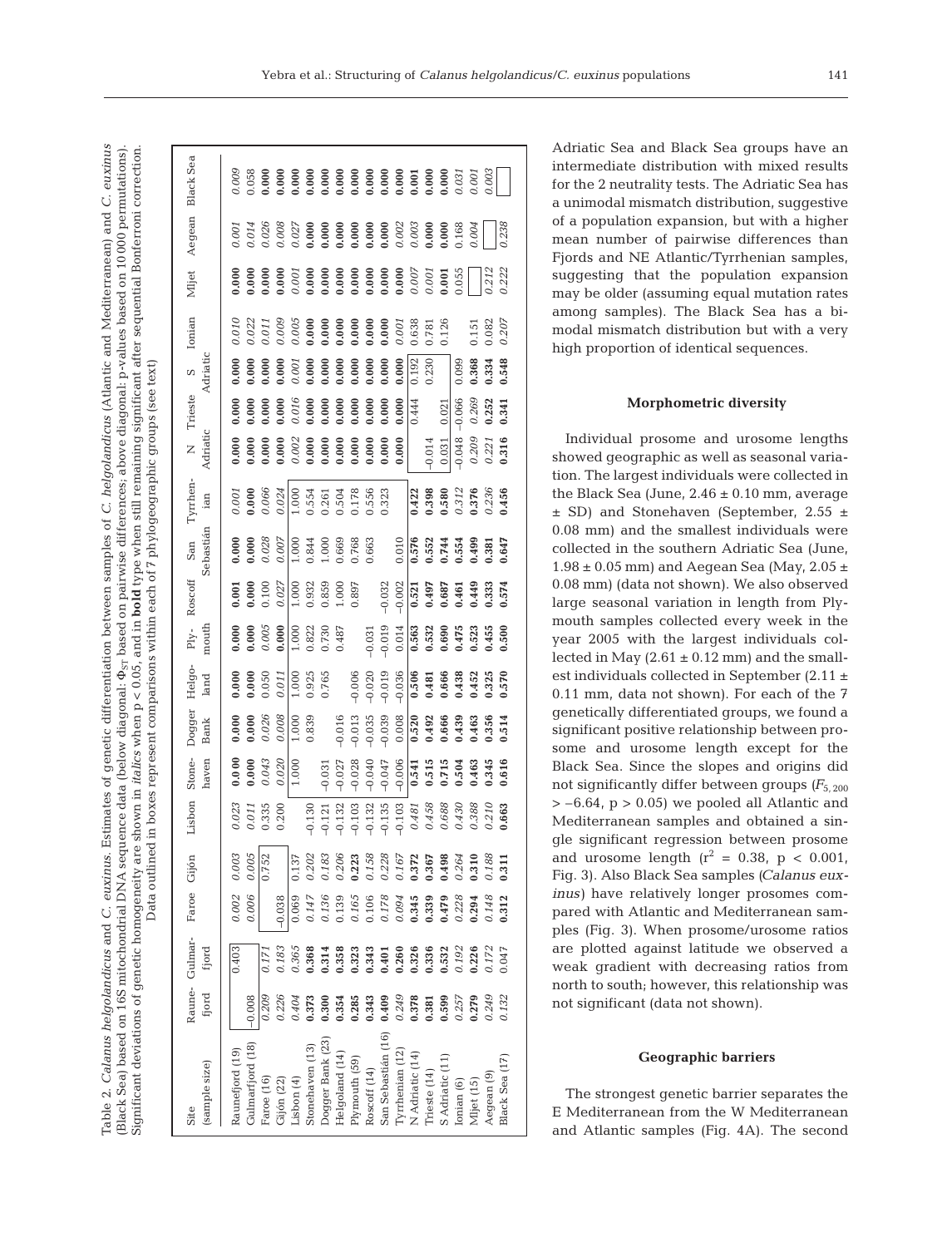Table 3. *Calanus helgolandicus* and *C. euxinus*. Hierarchical analyses of mitochondrial 16S rDNA molecular variance (AMOVA) of *C. helgolandicus* and *C. euxinus* amongst (A) 4 European basins (NE Atlantic, W Mediterranean, E Mediterranean, Black Sea) and (B) amongst 7 phylogeographic groups (Fjords, Oceanic inflow, NE Atlantic/Tyrrhenian, Adriatic, Mljet, Aegean, and Black Sea). Lisbon and Ionian samples were removed because of low sample sizes (see text). Associated with each hierachical level are: percentage of total variance explained (%), Φ-statistics, df and associated significance levels:  $*p < 0.05$ ,  $* p < 0.01$ ,  $* * p < 0.001$ . ns: not significant

| Source of variation                                                                                                                                          | $%$ of<br>variance             | Fixation<br>index                                                  | Significance df   |                |
|--------------------------------------------------------------------------------------------------------------------------------------------------------------|--------------------------------|--------------------------------------------------------------------|-------------------|----------------|
| (A) Four basins<br>Among basins (17 sites, 4 groups)<br>Among populations within basins<br>Among populations within total<br>Within populations              | 28.1<br>13.6<br>41.7<br>58.3   | $\Phi_{cr} = 0.28$<br>$\Phi_{sc} = 0.19$<br>$\Phi_{\rm cr} = 0.42$ | ***<br>***<br>*** | 3<br>13<br>289 |
| (B) 7 phylogeographic groups<br>Among groups (17 sites, 7 groups)<br>Among populations within groups<br>Among populations within total<br>Within populations | 39.7<br>$-1.1$<br>38.6<br>61.4 | $\Phi_{cr} = 0.40$<br>$\Phi_{sc} = -0.02$<br>$\Phi_{cr} = 0.39$    | ***<br>ns<br>***  | 6<br>10<br>289 |



and third genetic barriers separate peripheral marine habitats from other samples, namely the 2 fjords from NE Atlantic samples (barrier 2) and the marine lake (Mljet) from Adriatic samples (barrier 3). Barriers 4, 5 and 6 represent marginally significant differentiation ( $\Phi_{ST}$  between 0.147 and 0.238, Table 2) with barrier 4 separating the Black Sea from E Mediterranean samples and barriers 5 and 6 separating Oceanic Inflow samples (Faroe and Gijón) from other NE Atlantic samples. The strongest morphometric barriers are located in the E Mediterranean basin (Fig. 4B), with the first barrier separating Adriatic samples and the second barrier separating the Black Sea population *(Calanus euxinus)* from E Mediterranean samples. Morphometric barriers 3 and 4 probably represent



Fig. 2. *Calanus helgolandicus* and *C. euxinus*. Mismatch distributions of pairwise sequence differences for *C. helgolandicus* and *C. euxinus* for each phylogeographic group (see Fig. 1 and text). Results from the Tajima's D and Fu's  $F_s$  neutrality tests are indicated with significant values in **bold** type: \*p < 0.05,  $*$ \*p < 0.01, \*\*\*p < 0.001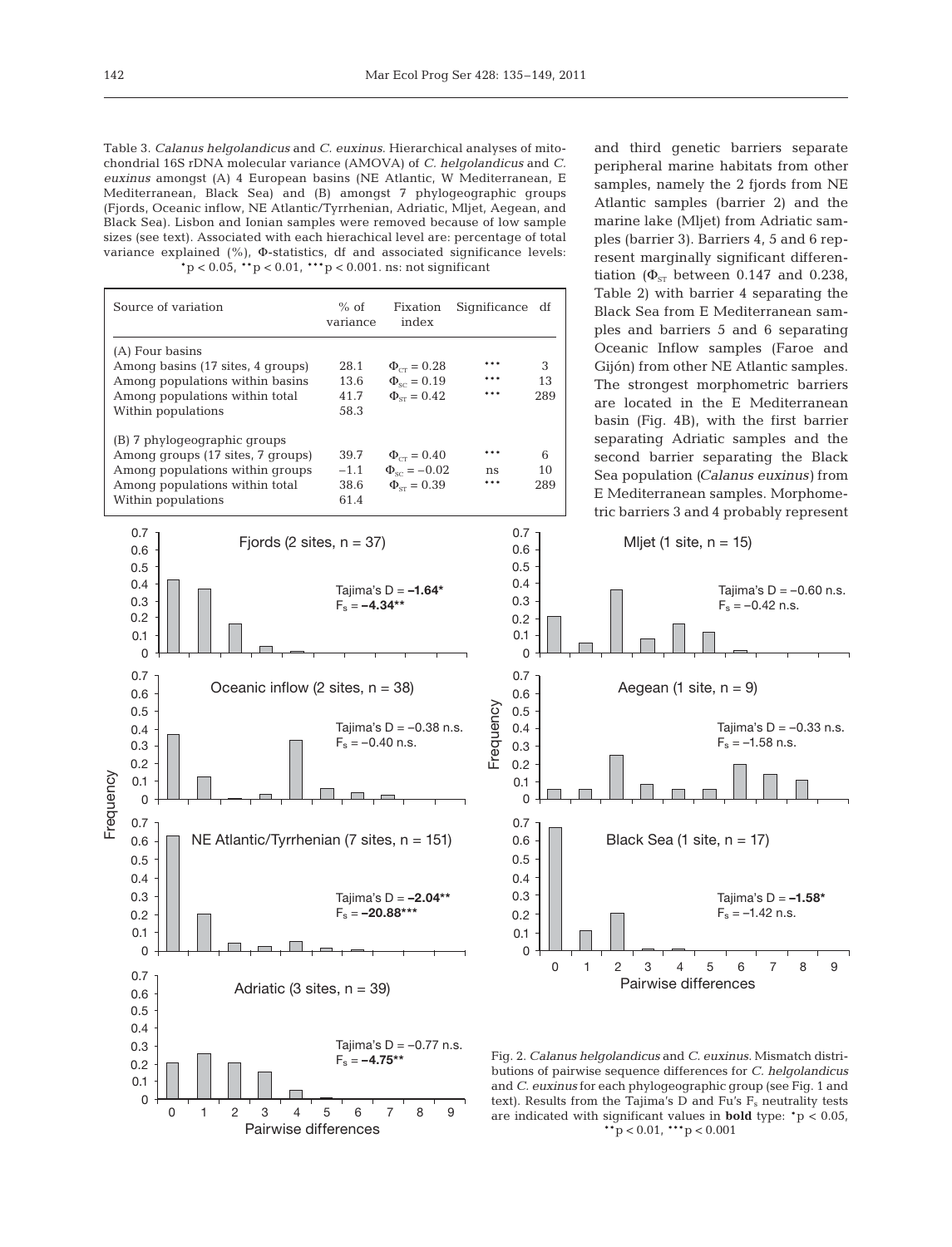

Fig. 3. *Calanus helgolandicus* and *C. euxinus*. Prosome length plotted against urosome length for *C. helgolandicus* (Atlantic and Mediterranean) and *C. euxinus* females (Black Sea). Prosome and urosome lengths were significantly positively related for each of the 7 phylogeographic groups except for the Black Sea. All Atlantic and Mediterranean samples were pooled because slopes and origins did not significantly differ between groups resulting in a single significant regression

latitudinal variation in the NE Atlantic since we ob served a weak cline in prosome/urosome ratios. The fifth barrier separates the Aegean sample, which contained the smallest copepods. SST differed most strongly in the E Mediterranean (Fig. 4C), separating the Black Sea (first barrier) and the Adriatic Sea (second barrier) from the Aegean Sea similar to the steepest 2 morphometric clines. Additionally, the third and fifth SST barriers were congruent with morphometric barriers (3 and 5, respectively).

## **DISCUSSION**

### **Barriers in the pelagic**

In agreement with previous phylogeographic studies on the *Calanus helgolandicus*/*C. euxinus* species pair (Papadopoulos et al. 2005, Unal et al. 2006) we found highly significant genetic structuring of populations separated in different European basins. In the present study, however, we also uncovered significant spatial genetic structuring at the within-basin scale and ob tained a better resolution of the geographic locations of barriers. In total, we found 7 phylogeographic groups: Fjords, Oceanic Inflow, NE Atlantic/Tyrrhenian, Adriatic Sea, Mljet Island, Aegean Sea and Black Sea. This high degree of genetic structuring suggests limited dispersal between as well as within basins which is remarkable given the fact that these copepods are holoplanktonic. The 16S is generally assumed to be a conserved mitochondrial gene (Simon et al. 1994); however, in our study we found comparable rates of



Fig. 4. *Calanus helgolandicus* and *C. euxinus*. Location of abrupt changes (barriers) in the (A) genetic ( $\Phi_{ST}$ ) and (B) morphometric (prosome/urosome length) composition of *C. helgolandicus* and *C. euxinus* samples, as well as (C) environmental barriers based on composite June and December SSTs. Thickness of barriers and numbers next to barriers indicate importance in decreasing order (see text for further explanations)

divergence between Atlantic, Adriatic, and Black Sea populations for 16S as for COI (average ratio of be tween-group comparisons for COI/16S is 1.01, see Papadopoulos et al. 2005). Similar to previous genetic studies of marine copepods we also found highly skewed haplotype distributions and rather low estimates of genetic diversity (e.g. Bucklin & Wiebe 1998, Bucklin et al. 2000a). A general limitation of this study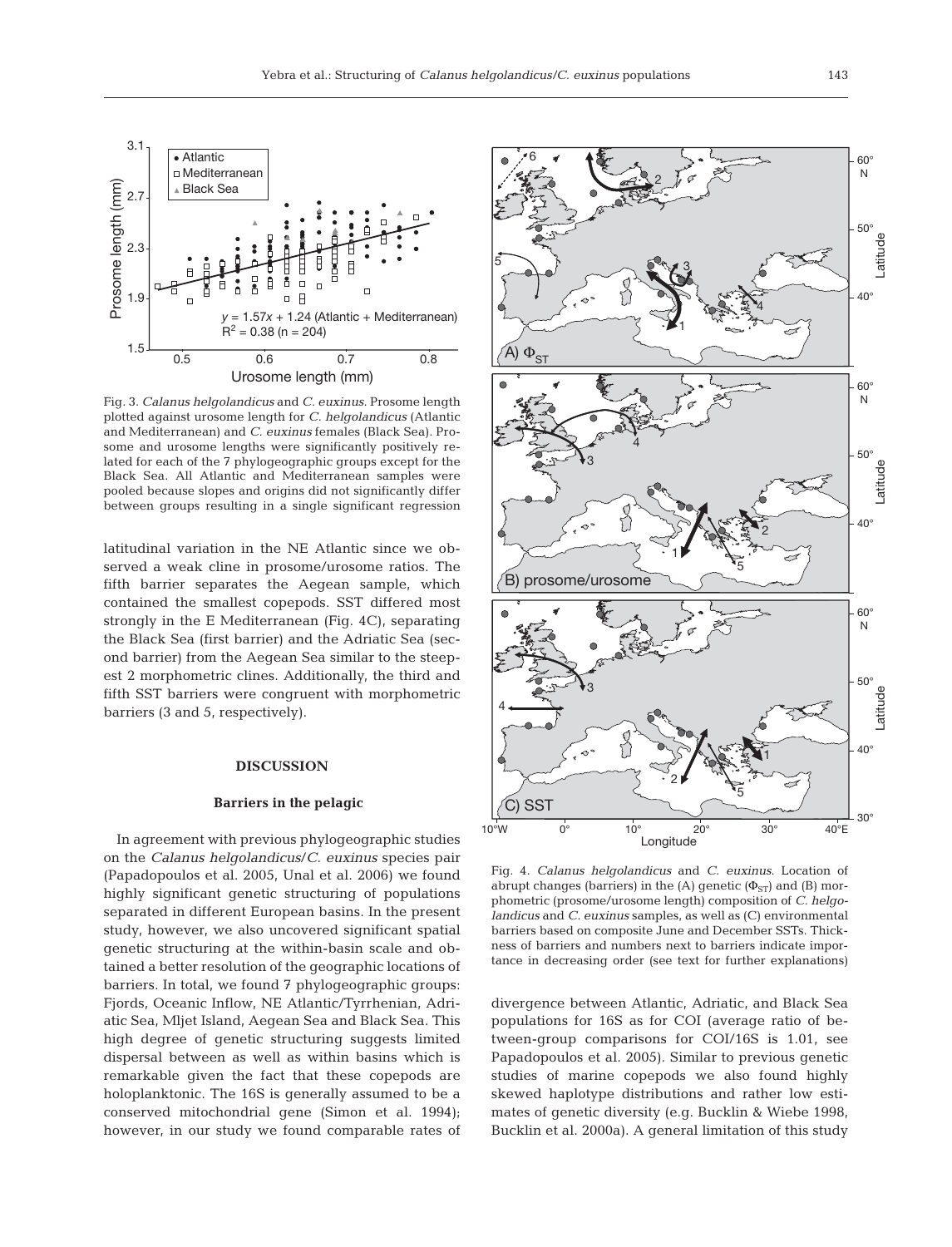is that genetic inferences are based on a single mitochondrial marker, which has a large stochasticity associated with it (Edwards & Beerli 2000) and may not be neutrally or clock-like evolving (Ballard & Whitlock 2004, Galtier et al. 2009). Adding information of multiple (nuclear) loci would result in more precise estimates and may allow neutral and selective effects to be disentangled. Keeping these general limitations in mind, 16S nevertheless provided sufficient amounts of genetic variation to reveal present-day barriers to gene flow as well as signatures of past demographic events.

The most important genetic barrier in the *Calanus helgolandicus/C. euxinus* distribution range separates W and E Mediterranean populations. Gene flow between these populations is absent or severely limited be cause communication can probably only occur through the narrow Strait of Messina (3 km wide, <200 m deep) since the much wider Siculo-Tunisian Strait (160 km wide, 400 m deep) is located to the south of the species distribution range (Fleminger & Hulsemann 1987). Several other marine species show genetic differentiation between W and E Mediterranean basins (e.g. Bahri-Sfar et al. 2000, Sala-Bozano et al. 2009), but the exact locations of barriers are usually unknown because of insufficient geographic sampling and may actually differ depending on the species biology.

NE Atlantic and W Mediterranean (Tyrrhenian) populations are not genetically differentiated based on our 16S data even though the Strait of Gibraltar and the Almeria-Oran Front (AOF) are considered important phylogeographic barriers in many marine species (reviewed in Patarnello et al. 2007). Keeping in mind our limited sampling of the W Mediterranean (single Tyrrhenian sample, 12 individuals) there could be 2 explanations for this lack of structuring. (1) The NE Atlantic and Tyrrhenian *Calanus helgolandicus* popu lations are presently connected by high levels of dispersal. For instance, there is some evidence of transport of diapausing copepods across the Gibraltar Strait/ AOF (Stöhr et al. 1996). (2) The populations are not or hardly connected, but our genetic data failed to reject homogeneity. There could be several explanations for this. Populations may not yet have reached mutation– drift equilibrium, which is plausible for extremely large zooplankton populations. Another possibility is that our genetic marker is not sensitive enough to reject homogeneity. However, it is difficult to explain that we found significant population structuring for other *Calanus* populations with the same genetic marker and similar sampling intensity. Another possibility is that a recent population bottleneck erased historical population structure and too little time has passed to allow for the accumulation of new genetic differences between NE Atlantic and Tyrrhenian populations.

The sharp genetic barrier separating W and E Mediterranean populations of *Calanus helgolandicus* is not congruent with the main morphometric barriers (prosome/urosome length) that separate Adriatic and Black Sea *(C. euxinus)* populations from Ionian and Aegean populations. Morphometric barriers reflect to a large extent SST barriers (Fig. 4). In terms of environmental conditions (0 to 500 m depth layer) during seasons when *C. helgolandicus* prevails, the Black Sea and E Mediterranean are at opposite ends of the spectrum, with the warm (14 to 16°C) and saline (38.8 to 38.9 psu) E Mediterranean waters to the west, and the cool (7.6 to 14°C) and brackish (18 to 22 psu) Black Sea to the east (Fleminger & Hulsemann 1987). There are also important ecological, behavioural and metabolic differences between the Black Sea *C. euxinus* and Mediterranean *C. helgolandicus* (reviewed in Fleminger & Hulsemann 1987, Unal et al. 2006). This suggests that selection probably plays an important role in keeping these populations apart. Even though E Mediterranean and Black Sea populations share haplotypes there is probably hardly any contemporary gene flow between these basins because of the narrow connection through the straits of the Dardanelles, Sea of Marmara and the Bosphorus (3 km wide, <200 m deep), which results in a thousand times lower flow than through the Strait of Gibraltar (Sverdrup et al. 1942). Furthermore, the communication is essentially one way, from the Black Sea to the E Mediterranean, as the more saline E Mediterranean waters immediately sink into the deep anoxic waters of the Black Sea. We found average uncorrected sequence divergence of 16S between *C. euxinus* and *C. helgolandicus* of 0.39%, which is similar to estimates based on COI and the cytochrome *b* gene (CYTB) sequences (0.2 to 0.6%, Papadopoulos et al. 2005, Unal et al. 2006). These values are within the range typically observed for conspecific calanoid copepod populations (e.g. Bucklin et al. 1999, 2003).

An interesting finding of this study is the genetic isolation of peripheral populations, in particular the 2 fjord populations and the marine lake population of Mljet Island. It is possible that fjord populations are connected by the Norwegian Coastal current that flows northwards from the Baltic Sea to the Norwegian Sea along the coast. The warmer and more saline waters of the Atlantic Ocean flow in the opposite direction entering the northern North Sea and create a front (Otto et al. 1990). This front may prevent mixing of fjord and NE Atlantic populations. Similar haplotype frequencies for 4 to 5 different Norwegian fjords were also reported by Bucklin et al. (2000a) for *Calanus helgolandicus* and *C. finmarchicus*, but not for *Acartia clausi*. Bucklin et al. (2000a) concluded that *Calanus* spp. fjord populations represented drifting populations that may be replaced periodically, whereas *A. clausi*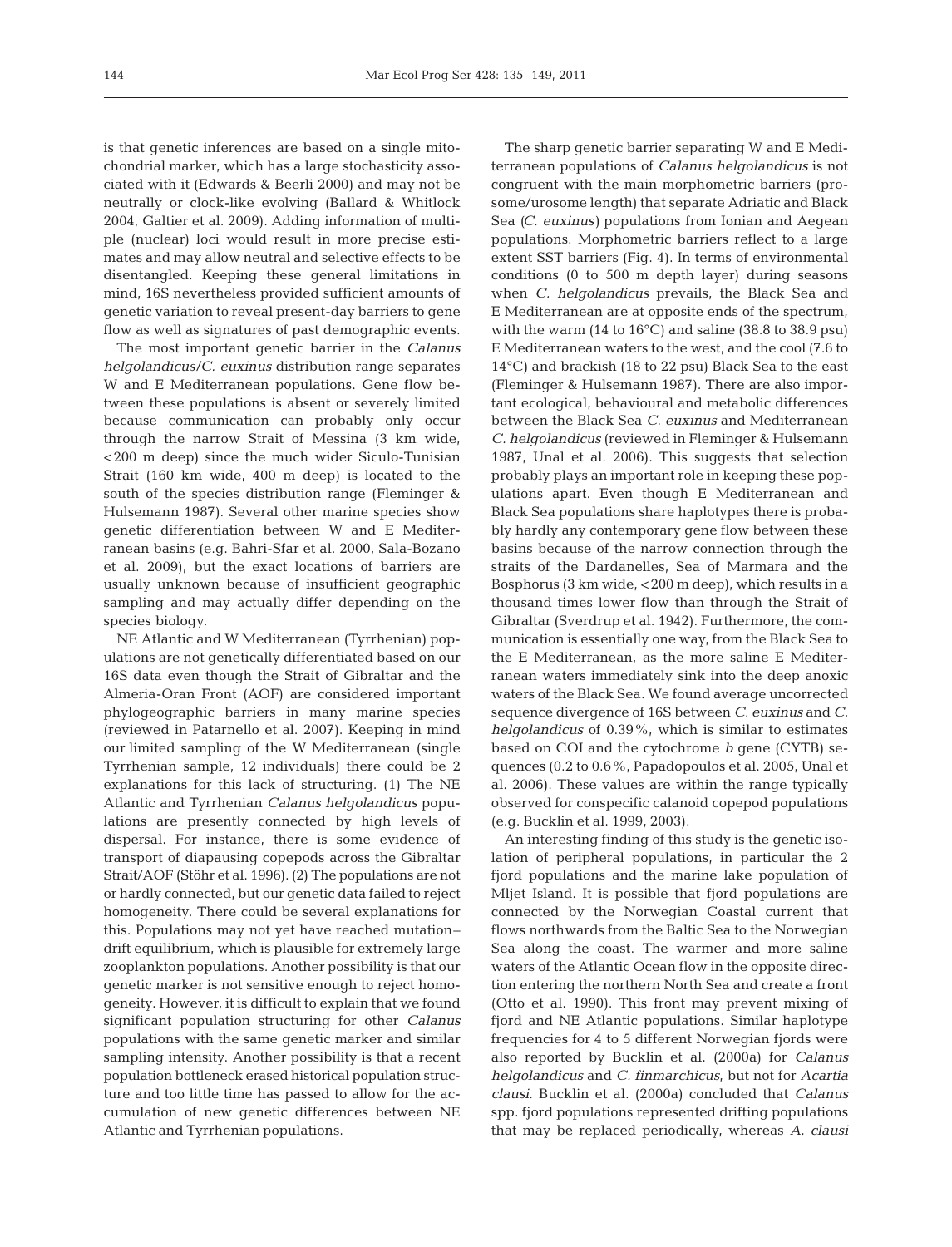populations were long-term residents in the fjords. An alternative explanation is that fjord populations are not connected by gene flow but share a recent common ancestor, and too little time has passed for genetic differences to have accumulated between fjord populations. Fjords are very young habitats and the fact that fjord populations of *C. helgolandicus* are characterized by high frequencies of the ancestral haplotype 5 support this explanation. The marine lake population of Mljet is also genetically isolated but shows a different picture. It contains a mixture of haplotypes including the ancestral H5, E Mediterranean haplotypes, and a high proportion of 2 related unique haplotypes (H30 and H31). This mixing of genetic lineages resulted in a higher estimate of genetic diversity than observed in the fjord populations even though this lake is also a young habitat (formed 4000 to 7000 yr ago, Schmidt 1993, Benovic et al. 2000). Ecologically and genetically differentiated assemblages in the Mljet lakes were also found for the moon jelly *Aurelia* sp. (Benovic et al. 2000, Schroth et al. 2002) and the planktonic chaetognath *Sagitta setosa* (K. Peijnenburg & M. Batistic unpubl. data). Strong stratification in summer differentiates the lakes, which are moderately eutrophic, from the oligotrophic surrounding S Adriatic and may result in the isolation of deeper layers (20 to 45 m) that have constantly lower temperatures (Benovic et al. 2000).

The W Bay of Biscay (Gijón sample) was genetically differentiated from NE Atlantic samples but not from Faroe and Lisbon samples. There is a fluctuating front between the general oceanic circulation (N Atlantic Central Water) and the slope current (Iberian Poleward Current) in the NW Iberian peninsula, which may be a strong hydrographic barrier isolating the W Bay of Biscay from the east and the north (Koutsikopoulos & Le Cann 1996). Furthermore, Bonnet et al. (2005) reported a mismatch in the reproductive cycles of *Calanus helgolandicus* females from the SW Bay of Biscay and Roscoff (NE Atlantic) populations lending further support to the presence of a significant barrier in this region. Oceanic Inflow samples were characterized by a large proportion of the H2 haplotype, which is at least 4 mutational steps away from the most common haplotype in the NE Atlantic. It may be that the H2 haplotype is more abundant in the mid- or W Atlantic and is transported to the NE Atlantic by the Gulf Stream. To test this, samples would be necessary from the more western part of the *C. helgolandicus* distributional range.

## **Biogeographic history**

Many studies on both terrestrial (e.g. Hewitt 2004) and marine (e.g. Patarnello et al. 2007) faunas have shown that the majority of contemporary genetic diversity in populations originated during the Pleistocene (1.8 million to 12 000 yr ago). Even though most studies are based on a single mitochondrial marker and estimates of population divergence times should be interpreted with caution, the congruence across many unrelated species suggests that climatic oscillations during the Pleistocene had a major impact on species distribution patterns and demographies. Hence, intraspecific genetic variation cannot be interpreted without reference to the biogeographical past. *Calanus helgolandicus* and *C. euxinus* are considered cold water or 'boreal' elements in the Mediterranean and Black Sea faunas (e.g. Bianchi & Morri 2000). In the Atlantic Ocean, *C. helgolandicus* is considere d to be an indicator of more temperate waters  $(11.4 \text{ to } 16.1^{\circ} \text{C})$  than is *C. finmarchicus* (6.0 to 10.6°C, Helaouët & Beaugrand 2007). It is also more typical of coastal areas (0 to 500 m) compared with *C. finmarchicus*, and is thus considered a pseudo-oceanic or distant neritic species (Bonnet et al. 2005, Helaouët & Beaugrand 2007). *C. helgolandicus* and *C. euxinus* occur where salinities are 35.7 to 38.9 psu and 18 to 22 psu (Fleminger & Hulsemann 1987), respectively, and are thus dependent on marine conditions and ocean currents for their survival and dispersal.

The dynamic geological and climatic history of the Atlantic Ocean, Mediterranean Sea and Black Sea (reviewed in Patarnello et al. 2007 and Luttikhuizen et al. 2008) have left significant genetic signatures in *Calanus helgolandicus* and *C. euxinus* populations (Fig. 2). We found the highest levels of genetic diversity in the Mediterranean basin (Aegean Sea), which may be explained by a relatively long uninterrupted marine history of up to 5.3 million yr in this basin following the Messinian Salinity Crisis. By contrast, the North Atlantic Ocean and Black Sea regions were greatly affected by the Pleistocene ice ages when temperatures and sea levels fell, resulting in sea ice conditions as far south as the Iberian Peninsula during the Last Glacial Maximum (LGM, ~18 000 yr ago) in the Atlantic Ocean, and freshwater to brackish conditions as recent as ~7000 yr ago in the Black Sea. High levels of diversity may also be explained by higher temperatures in the Mediterranean Sea. For example, latitudinal diversity gradients in marine bacteria and copepods were largely explained by temperature (Fuhrman et al. 2008, Rombouts et al. 2009). Other studies with similar geographic sampling have also reported highest levels of genetic diversity in Mediterranean populations, e.g. for shrimp (Luttikhuizen et al. 2008) and chaetognaths (Peijnenburg et al. 2004). However, for these species W Mediterranean populations had highest levels of diversity and were significantly differentiated from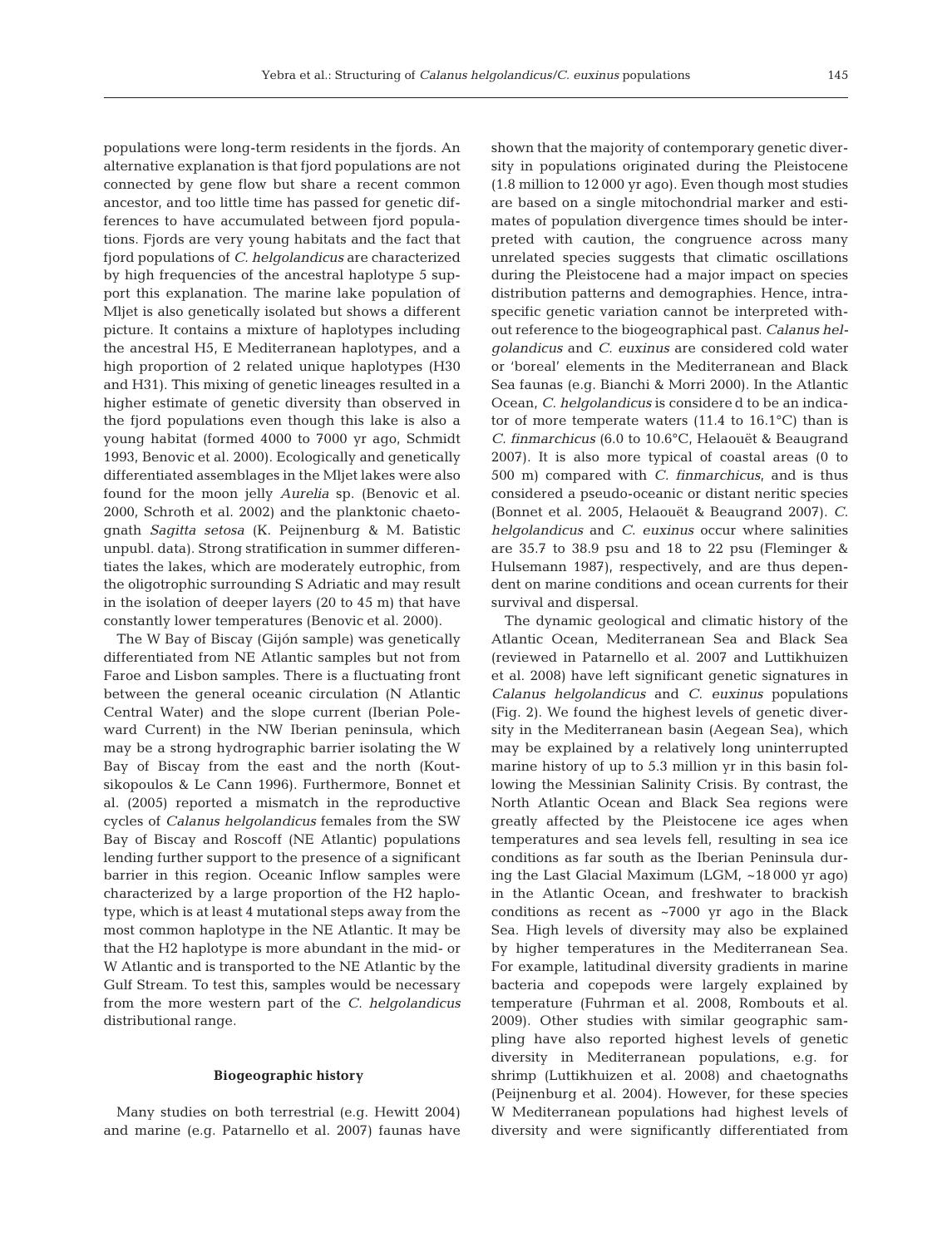Atlantic populations. Conversely, our W Mediterranean sample of *C. helgolandicus* was not significantly differentiated from Atlantic populations. Furthermore, NE Atlantic/Tyrrhenian sequences produced a star-like genealogy (Fig. 1b) and a typically L-shaped mismatch distribution, suggestive of a recent population bottleneck followed by expansion and/or selective sweep. We hypothesize that the most probable explanation for these observations is that the W Mediterranean was recently (re-)colonised from the Atlantic Ocean. However, more data are necessary to substantiate this hypothesis.

High levels of genetic diversity and multimodal mismatch distributions for the Oceanic Inflow, Mljet and Aegean populations are suggestive of more stable population sizes and/or mixing of divergent haplotypes in these areas. It may be that there were geographically separate refugia in the Atlantic and E Mediterranean basins where *Calanus helgolandicus* populations retracted and survived during glacial maxima. Pinpointing the exact locations of such refugia, however, would require much more geographic sampling and may remain elusive for such highly mobile populations as zooplankton.

Our results differ strikingly from a recent phylogeographic analysis of the congener *Calanus finmarchicus* sampled across the North Atlantic Ocean (Provan et al. 2009, but see Bucklin & Wiebe 1998, Bucklin et al. 2000b for a different result). Provan et al. (2009) concluded that *C. finmarchicus* is characterised by high levels of dispersal and has maintained a stable effective population size throughout Pleistocene climate changes. By contrast, *C. helgolandicus*/ *C. euxinus* populations show strong genetic structuring even on small spatial scales and have been vulnerable to past climatic fluctuations as shown by strikingly different genetic signatures for phylogeographic groups. Furthermore, whereas *C. finmarchicus* probably persisted through the LGM as a single, continuous population (probably located in the NE Atlantic Ocean to the SW of the British Isles, Provan et al. 2009), *C. helgolandicus* probably survived in geographically separate refugia located in the Atlantic Ocean and E Mediterranean Sea because of the presence of distinct evolutionary lineages in both basins. If we assume similar evolutionary rates and comparable levels of selection on both species' mitochondrial DNA, the differences could be explained by the fact that distant neritic species (*C. helgolandicus)* may be more vulnerable to climateinduced range shifts and compressions than are the more widely distributed oceanic species (*C. finmarchicus*). Similarly contrasting results were found for intraspecific mitochondrial DNA variation between a neritic and oceanic chaetognath, *Sagitta setosa* and *S. elegans*, respectively (Peijnenburg et al. 2005).

Dramatic biogeographical shifts have been documented for copepod assemblages associated with recent climate warming (Beaugrand et al. 2002, Hays et al. 2005, Conversi et al. 2009). For instance, in the Gulf of Trieste (N Adriatic Sea), ecosystem-wide changes are reported that include the increase of species with more southern distributions and a decline and/or changes in phenology of cold-water species such as *Pseudocalanus elongatus* and *Calanus helgolandicus* (Conversi et al. 2009). The response of copepods to climate change will be of crucial importance because of their central roles in marine food webs. In the NE Atlantic Ocean, *C. helgolandicus* will probably continue to expand its distribution northwards at the expense of *C. finmarchicus*, even though the latter species has a wider ecological tolerance (Helaouët & Beaugrand 2007). This may result in the homogenization of the subtle population structure of Atlantic *C. helgolandicus* populations. In the Mediterranean and Black Sea basins, *C. helgolandicus*/*C. euxinus* populations may be particularly vulnerable to climate warming for several reasons. (1) Because the species are cold stenotherms, they are predicted to be gradually replaced by more thermotolerant species. (2) It will be impossible for species already trapped in the northernmost, coldest parts to migrate northwards. (3) The Mediterranean and Black seas are among the most impacted seas in the world, and climate change tends to interact synergistically with other disturbances (e.g. Oguz & Gilbert 2007, Lejeusne et al. 2010). (4) Because we found ample evidence of population structuring and signs of local adaptation, it may not be possible for populations to simply 'track' changes in their habitat. We thus conclude that *C. helgolandicus* and *C. euxinus* are important species to monitor both ecologically as well as genetically.

*Acknowledgements.* We are indebted to A. Albaina, J. Cabal, K. Cook, R. Diekman, A. Dos Santos, E. Gaard, S. H. Jónasdóttir, L. Kamburska, D. Lučic, M. G. Mazzocchi, J. C. Nejstgaard, S. Poulet, A. Ramfos, P. Thor and V. Tirelli for supplying *Calanus helgolandicus/C. euxinus* specimens. We thank P. Pickerill for sequencing the samples, D. Conway for his help in sorting and identifying *C. helgolandicus*, and L. Blanco-Bercial, A. Bucklin, S. Mariani, P. Luttikhuizen, S. Menken and several anonymous referees for comments on earlier drafts of this manuscript. Completion of this work was funded by the European Social Fund (I3P-CSIC Programme contract to L.Y.) and The Netherlands Organisation for Scientific Research (NWO-VENI 863.08.024 to K.P.). This work is a contribution to the PML Core Strategic Research Programme (UK).

### LITERATURE CITED

▶ Andersen V, Gubanova A, Nival P, Ruellet T (2001) Zooplankton community during the transition from spring bloom to oligotrophy in the open NW Mediterranean and effects of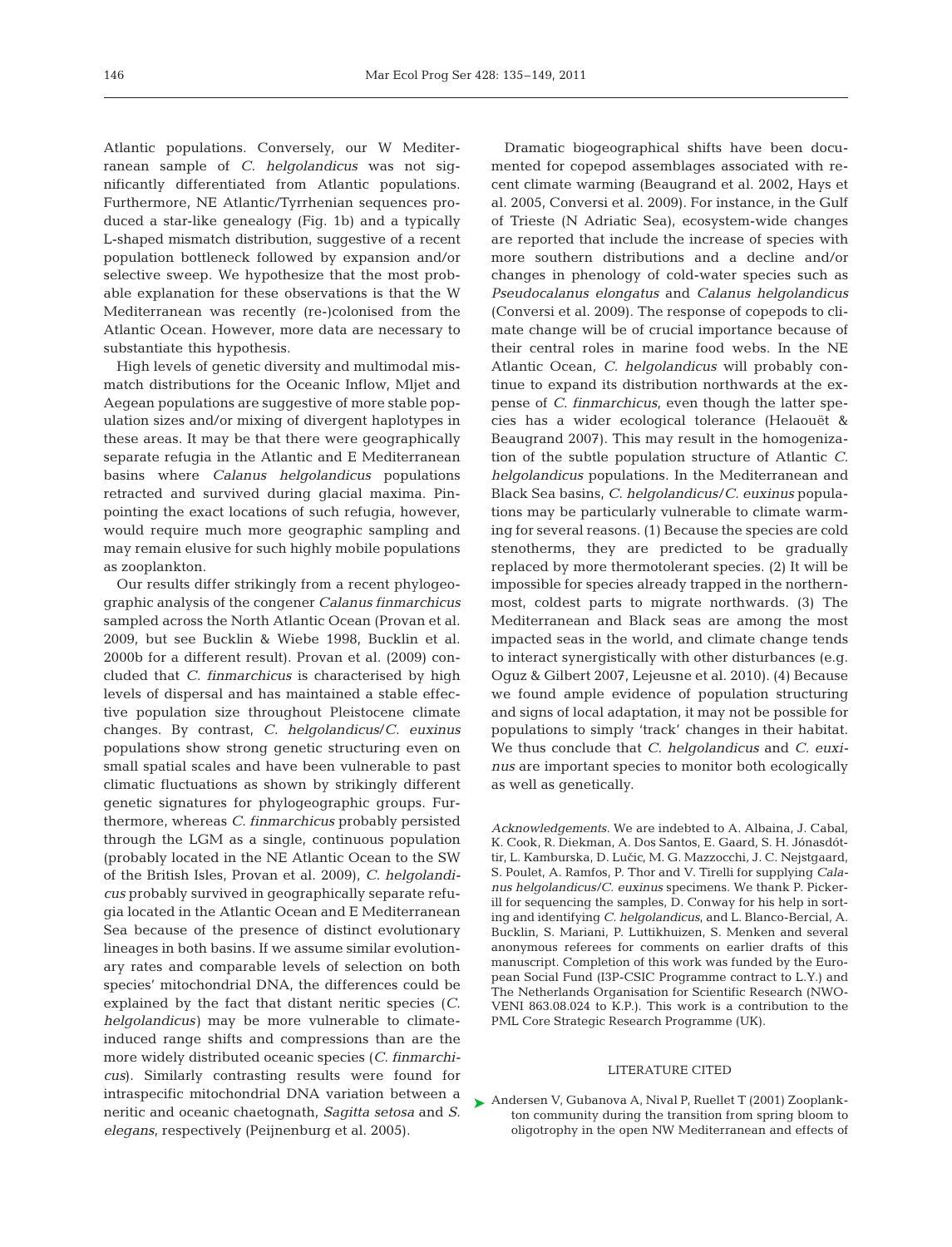wind events. 2. Vertical distributions and migrations. J Plankton Res 23:243–261

- Angel MV (1979) Zoogeography of the Atlantic Ocean. In: van der Spoel S, Pierrot-Bults AC (eds) Zoogeography and diversity of plankton. Bunge, Utrecht, p 168–190
- ► Angel MV (1993) Biodiversity of the pelagic ocean. Conserv Biol 7:760–772
	- Bagoeien E, Kaartvedt S, Oeveraes S (2001) Seasonal vertical migrations of *Calanus* spp. in Oslofjorden. Sarsia 85: 299–311
- ▶ Bahri-Sfar L, Lemaire C, Ben Hassine OK, Bonhomme F (2000) Fragmentation of sea bass populations in the western and eastern Mediterranean as revealed by microsatellite polymorphism. Proc R Soc Lond B Biol Sci 267:929-935
- ▶ Ballard JWO, Whitlock MC (2004) The incomplete natural history of mitochondria. Mol Ecol 13:729–744
- ► Beaugrand G, Reid PC, Ibañez F, Lindley JA, Edwards M (2002) Reorganization of North Atlantic marine copepod biodiversity and climate. Science 296:1692–1694
- ▶ Benovic A, Lučic D, Onofri V, Perrada M, Caric M, Jasprica N, Bobanovic-Colic S (2000) Ecological characteristics of the Mljet Island seawater lakes (South Adriatic Sea) with special reference to their resident populations of medusae. Sci Mar 64:197–206
- ► Bianchi CN, Morri C (2000) Marine biodiversity of the Mediterranean Sea: situation, problems and prospects for future research. Mar Pollut Bull 40:367–376
- ► Bonnet D, Richardson A, Harris R, Hirst A and others (2005) An overview of *Calanus helgolandicus* ecology in European waters. Prog Oceanogr 65:1–53
- ► Bucklin A, Wiebe P (1998) Low mitochondrial diversity and small effective population sizes of the copepods *Calanus finmarchicus* and *Nanocalanus minor*: possible impact of climatic variation during recent glaciation. J Hered 89: 383–392
- ▶ Bucklin A, Guarnieri M, Hill RS, Bentley AM, Kaartvedt S (1999) Taxonomic and systematic assessment of planktonic copepods using mitochondrial COI sequence variation and competitive, species-specific PCR. Hydrobiologia 401: 239–254
- Bucklin A, Kaartvedt S, Guarnieri M, Goswami U (2000a) ➤ Population genetics of drifting (*Calanus* spp.) and resident (*Acartia clausi)* plankton in Norwegian fjords. J Plankton Res 22:1237–1251
- ► Bucklin A, Astthorsson OS, Gislason A, Allen LD, Smolenack SB, Wiebe PH (2000b) Population genetic variation of *Calanus finmarchicus* in Icelandic waters: preliminary evidence of genetic differences between Atlantic and Arctic populations. ICES J Mar Sci 57:1592–1604
	- Bucklin A, Frost BW, Bradford-Grieve J, Allen LD, Copley NJ (2003) Molecular systematic and phylogenetic assessment of 34 calanoid copepod species of the Calanidae and Clauso calanidae. Mar Biol 142:333–343
	- Clarke KR, Warwick RM (1994) Change in marine communities: an approach to statistical analysis and interpretation. Natural Environment Research Council Publication, Swindon
- Conversi A, Peluso T, Fonda-Umani S (2009) Gulf of Trieste: a ➤ changing ecosystem. J Geophys Res 114:C03S90
- De Vargas C, Norris R, Zaninetti L, Gibb SW, Pawlowski J ➤ (1999) Molecular evidence of cryptic speciation in planktonic foraminifers and their relation to oceanic provinces. Proc Natl Acad Sci USA 96:2864–2868
- ► Edwards SV, Beerli P (2000) Perspective: gene divergence, population divergence, and the variance in coalescence time in phylogeographic studies. Evolution 54: 1839–1854
- ► Excoffier L, Laval G, Schneider S (2005) Arlequin (version

3.0): an integrated software package for population genetics data analysis. Evol Bioinform Online 1:47–50

- Fleminger A, Hulsemann K (1987) Geographical variation in *Calanus helgolandicus* s.l. (Copepoda, Calanoida) and evidence of recent speciation of the Black Sea population. Biol Oceanogr 5:43–81
- ► Fu YX (1997) Statistical tests of neutrality against population growth, hitchhiking and background selection. Genetics 147: 915–925
- ► Fuhrman JA, Steele JA, Hewson I, Schwalbach MS, Brown MV, Green JL, Brown JH (2008) A latitudinal diversity gradient in planktonic marine bacteria. Proc Natl Acad Sci USA 105:7774–7778
	- Furnestin ML (1979). Aspects of the zoogeography of the Mediterranean plankton. In: van der Spoel S, Pierrot-Bults AC (eds) Zoogeography and diversity of plankton. Bunge, Utrecht, p 191–253
- ► Galarza JA, Carreras-Carbonell J, Macpherson E, Pascual M, Roques S, Turnere GF, Rico C (2009) The influence of oceanographic fronts and early-life-history traits on connectivity among littoral fish species. Proc Natl Acad Sci USA 106:1473–1478
- ► Galtier N, Nabholz B, Glémin S, Hurst GDD (2009) Mitochondrial DNA as a marker of molecular diversity: a reappraisal. Mol Ecol 18:4541–4550
- ► Gislason A, Astthorsson OS (2002) The food of Norwegian spring-spawning herring in the western Norwegian Sea in relation to the annual cycle of zooplankton. Sarsia 87: 236–247
- ► Goetze E (2003) Cryptic speciation on the high seas; global phylogenetics of the copepod family Eucalanidae. Proc R Soc B Biol Sci 270:2321–2331
- ► Hays GC, Richardson AJ, Robinson C (2005) Climate change and plankton. Trends Ecol Evol 20:337–344
- Helaouët P, Beaugrand G (2007) Macroecology of *Calanus* ➤ *finmarchicus* and *C. helgolandicus* in the North Atlantic Ocean and adjacent seas. Mar Ecol Prog Ser 345:147–165
- ▶ Hewitt GM (2004) Genetic consequences of climatic oscillations in the Quaternary. Philos Trans R Soc Lond B Biol Sci 359: 183–195
	- Koutsikopoulos C, Le Cann B (1996) Physical processes and hydrological structures related to the Bay of Biscay anchovy. Sci Mar 60:9–19
- Ladoukakis ED, Saavedra C, Magouolas A, Zouros E (2002) ➤ Mitochondrial DNA variation in a species with two mitochondrial genomes: the case of *Mytilus galloprovincialis* from the Atlantic, the Mediterranean and the Black Sea. Mol Ecol 11:755–769
- ▶ Lejeusne C, Chevaldonné P, Pergent-Martini C, Boudouresque CF, Pérez T (2010) Climate change effects on a miniature ocean: the highly diverse, highly impacted Mediterranean Sea. Trends Ecol Evol 25:250-260
- ► Lindeque PK, Harris RP, Jones MB, Smerdon GR (1999) Simple molecular method to distinguish the identity of *Calanus* species (Copepoda: Calanoida) at any developmental stage. Mar Biol 133:91–96
- ► Luttikhuizen PC, Campos J, van Bleijswijk J, Peijnenburg KTCA, van der Veer HW (2008) Phylogeography of the common shrimp, *Crangon crangon* (L.) across its distribution range. Mol Phylogenet Evol 46:1015–1030
- ► Magoulas A, Castilho R, Caetano S, Marcato S, Patarnello T (2006) Mitochondrial DNA reveals a mosaic pattern of phylogeographical structure in Atlantic and Mediterranean populations of anchovy (*Engraulis encrasicolus*). Mol Phylogenet Evol 39:734–746
- ► Manni F, Guérard E, Heyer E (2004) Geographic patterns of (genetic, morphologic, linguistic) variation: how barriers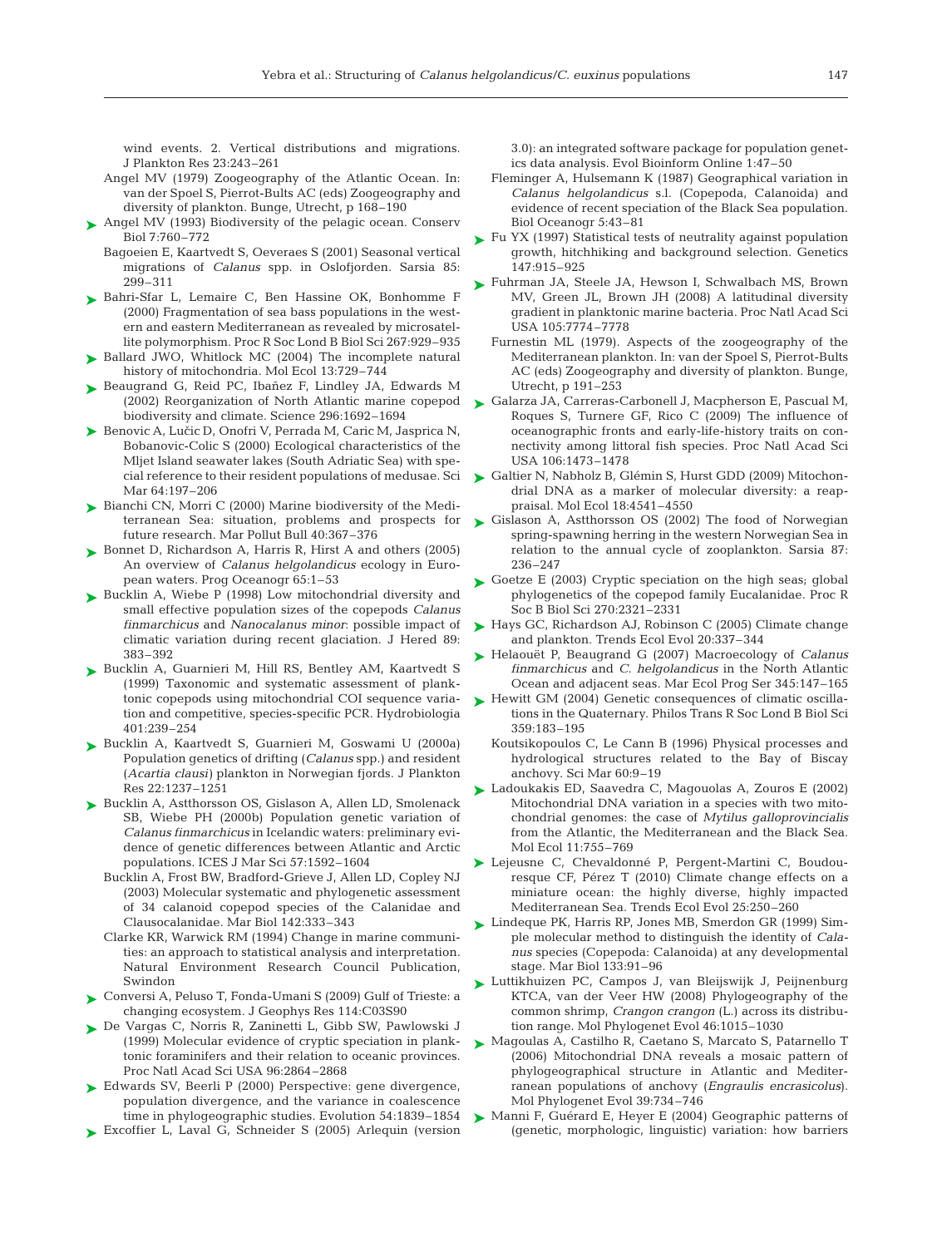173–190

- ► Marshall DJ, Monro K, Bode M, Keough MJ, Swearer S (2010) Phenotype–environment mismatches reduce connectivity in the sea. Ecol Lett 13:128–140
- Meyer-Harms B, Irigoien X, Head R, Harris R (1999) Selective ➤ feeding on natural phytoplankton by *Calanus finmarchicus* before, during, and after the 1997 spring bloom in the Norwegian Sea. Limnol Oceanogr 44:154–165
	- Nei M (1987) Molecular evolutionary genetics. Columbia University Press, New York, NY
- ► Norris RD (2000) Pelagic species diversity, biogeography, and evolution. Paleobiology 26:236–258
- ► Oguz T, Gilbert D (2007) Abrupt transitions of the top-down controlled Black Sea pelagic ecosystem during 1960– 2000: evidence for regime-shifts under strong fishery exploitation and nutrient enrichment modulated by climate-induced variations. Deep-Sea Res I 54:220–242
- ► Otto L, Zimmerman JTE, Furnes GK, Mork M, Saetre R, Becker G (1990) Review of the physical oceanography of the North Sea. Neth J Sea Res 26:161–238
- ► Palumbi SR, Benzie J (1991) Large mitochondrial DNA differences among morphologically similar penaeid shrimp. Mol Mar Biol Biotechnol 1:27–34
- ► Papadopoulos LN, Peijnenburg KTCA, Luttikhuizen PC (2005) Phylogeography of the calanoid copepods *Calanus helgolandicus* and *C. euxinus* suggests Pleistocene divergences between Atlantic, Mediterranean, and Black Sea populations. Mar Biol 147:1353–1365
- ▶ Patarnello T, Volckaert FAMJ, Castilho R (2007) Pillars of Hercules: Is the Atlantic–Mediterranean transition a phylogeographic break? Mol Ecol 16:4426–4444
- ► Peijnenburg KTCA, Breeuwer JAJ, Pierrot-Bults AC, Menken SBJ (2004) Phylogeography of the planktonic chaetognath *Sagitta setosa* reveals isolation in European seas. Evolution 58:1472–1487
- ► Peijnenburg KTCA, van Haastrecht E, Fauvelot C (2005) Present-day genetic composition suggests contrasting demographic histories of two dominant chaetognaths of the North-East Atlantic, *Sagitta elegans* and *S. setosa.* Mar Biol 147:1279–1289
- ▶ Pfenninger M, Posada D (2002) Phylogeographic history of the land snail *Candidula unifasciata* (Poiret 1801) (Helicellinae, Stylommatophora): fragmentation, corridor migration and secondary contact. Evolution 56:1776–1788
- Provan J, Beatty GE, Keating SL, Maggs CA, Savidge G ➤ (2009) High dispersal potential has maintained long-term population stability in the North Atlantic copepod *Calanus finmarchicus*. Proc Biol Sci 276:301–307
- ▶ Rogers AR, Harpending H (1992) Population growth makes waves in the distribution of pairwise genetic differences. Mol Biol Evol 9:552–569
- can be detected by 'Monmonier's algorithm'. Hum Biol 76: Nombouts I, Beaugrand G, Ibanez F, Gasparini S, Chiba S, Legendre L (2009) Global latitudinal variations in marine copepod diversity and environmental factors. Proc Biol Sci 276: 3053–3062
	- ► Rozas J, Sanchez-DelBarrio JC, Messeguer X, Rozas R (2003) DNASP, DNA polymorphism analyses by the coalescent and other methods. Bioinformatics 19:2496–2497
		- Sala-Bozano M, Ketmaier V, Mariani S (2009) Contrasting signals from multiple markers illuminate population connectivity in a marine fish. Mol Ecol 18:4811–4826
		- Schmidt R (1993) Environmental changes in two Adriatic coastal lakes in the time interval 7,500–5,000 B.P. (Atlantic) with special reference to the diatom succession of *Cyclotella*. Limnologica 23:47–58
	- ► Schroth W, Jarms G, Streit B, Schierwater B (2002) Speciation and phylogeography in the cosmopolitan marine moon jelly, *Aurelia* sp. BMC Evol Biol 2:1–10
		- Scotto di Carlo B, Ianora A (1983) Atlantis 2 cruise: copepod assemblages in deep Mediterranean waters. Rapp Proc Verb Reun CIESM 28:149–151
		- Simon C, Fratti F, Beckenbach A, Crespi B, Liu H, Flook P (1994) Evolution, weighting, and phylogenetic utility of mitochondrial gene sequences and a compilation of conserved polymerase chain reaction primers. Ann Entomol Soc Am 87:651–701
		- Stöhr S, Schulz K, John HC (1996) Population structure and reproduction of *Calanus helgolandicus* (Copepoda, Cala noida) along the Iberian and Moroccan slope. Helgol Mar Res 50:457–475
		- Sverdrup HV, Johnson MW, Fleming RH (1942) The oceans, their physics, chemistry and general biology. Prentice-Hall, New York, NY
		- Swofford DL (1998) PAUP\*: phylogenetic analysis using parsimony (\* and other methods). Sinauer Associates, Sunderland, MA
		- Tajima F (1983) Evolutionary relationships of DNA sequences in finite populations. Genetics 105:597–601
	- Tajima F (1989) Statistical method for testing the neutral mutation hypothesis by DNA polymorphism. Genetics 123:585–595 ➤
	- Unal E, Frost BW, Armbrust V, Kideys AE (2006) Phylogeogra-➤ phy of *Calanus helgolandicus* and the Black Sea copepod *Calanus euxinus*, with notes on *Pseudocalanus elongatus* (Copepoda, Calanoida). Deep-Sea Res II 53: 1961–1975
	- ► Weikert H, Koppelmann R, Wiegratz S (2001) Evidence of episodic changes in deep-sea zooplankton abundance and composition in the Levantine Sea (Eastern Mediterranean). J Mar Syst 30:221–239
	- ► Williams R, Conway DVP (1988) Vertical distribution and seasonal numerical abundance of the Calanidae in oceanic waters to the south-west of the British Isles. Hydrobiologia 167–168: 259–266